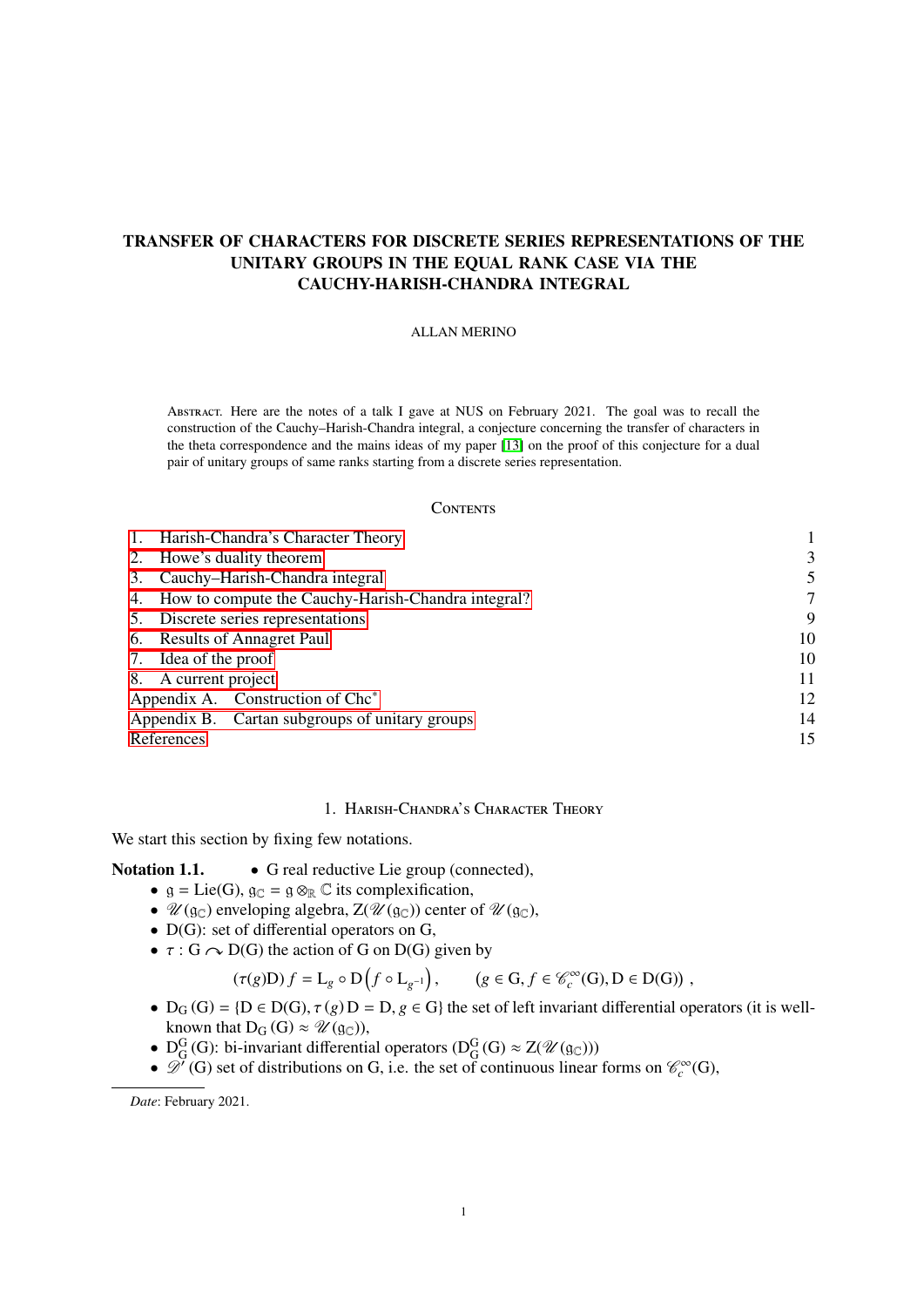•  $\delta$  : G  $\curvearrowright \mathcal{C}_c^\infty(G)$  the action of G on  $\mathcal{C}_c^\infty(G)$  given by

$$
(\delta(g)f)x = f^{g}(x), \qquad (g, x \in G, f \in \mathcal{C}_c^{\infty}(G)),
$$

where  $f^{g}(x) = f(gxg^{-1})$ . The action  $\delta$  can be extended can be extended to  $\mathcal{D}'$  (G) by

$$
(\delta(g)T) f = T(f^g), \qquad (g \in G, T \in \mathcal{D}'(G), f \in \mathcal{C}_c^{\infty}(G)).
$$

, •  $\mathscr{D}'(G)^G = \{D \in \mathscr{D}'(G), \delta(g)D = D\}$  the set of G-invariant distributions.

**Definition 1.2.** We say that  $T \in \mathcal{D}'(G)$  is an eigendistribution if there exists  $\chi_T : D_G^G(G) \to \mathbb{C}$  and there exists  $\chi_T : D_G^G(G) \to \mathbb{C}$  and the exists  $\chi_T : D_G^G(G) \to \mathbb{C}$  and homomorphism of algebras such that  $D(T) = \chi_T(D)T$  for every  $D \in D_G^G(G)$ .

**Notation 1.3.** Eigen(G) = {eigendistributions on G}.

<span id="page-1-0"></span>Theorem 1.4. *For every* G*-invariant eigendistribution T on* G*, there exists a locally integrable function f*<sub>*T*</sub> *on* G, analytic *on* G<sup>reg</sup>, such that  $T = T_{fr}$ , i.e. for every function  $\Psi \in \mathcal{C}_c^{\infty}(G)$ *,* 

$$
T(\Psi)=\int_{\mathcal{G}}f_T(g)\Psi(g)dg\,,
$$

*where dg is a Haar measure on* G*.*

We apply the previous theorem to some particular representations of G. Let  $(\Pi, \mathcal{H})$  be an irreducible quasi-simple representation and let  $\mathcal{H}^{\infty}$  be the space of smooth vectors. By quasi-simple we mean that both  $Z(G)$  and  $Z(\mathcal{U}(\mathfrak{g}_{\mathbb{C}}))$  act by a character, where

$$
Z(G) \curvearrowright \mathscr{H} \supseteq \mathscr{H}^{\infty} \curvearrowleft Z(\mathscr{U}(\mathfrak{g}_{\mathbb{C}})).
$$

The character corresponding to the action  $Z(\mathcal{U}(\mathfrak{g}_{\mathbb{C}})) \sim \mathcal{H}^{\infty}$  will be denoted by  $\chi_{\Pi}$ . For every  $\Psi \in \mathcal{L}^{\infty}(\mathbb{G})$  we define  $\mathscr{C}_c^{\infty}(\mathsf{G})$ , we define

$$
\Pi(\Psi)=\int_{\mathcal{G}}\Psi(g)\Pi(g)dg\,.
$$

The operator  $\Pi(\Psi)$  is well-defined and bounded.

**Theorem 1.5.** [\[5,](#page-14-2) Section 5]

*For every*  $\Psi \in \mathcal{C}_c^{\infty}(G)$ ,  $\Pi(\Psi)$  *is a trace class operator. Moreover, the map:* 

$$
\Theta_{\Pi} : \mathscr{C}_c^{\infty}(G) \ni \Psi \to \mathrm{tr}\,(\Pi(\Psi)) \in \mathbb{C}
$$

*is a distribution (in the sense of Laurent Schwartz).*

Because  $(\Pi, \mathcal{H})$  is quasi-simple, there exists  $\chi_{\Pi} : Z(\mathcal{U}(\mathfrak{g}_{\mathbb{C}})) \to \mathbb{C}$  such that  $z\Theta_{\Pi} = \chi_{\Pi}(z)\Theta_{\Pi}$  for every  $z \in Z(\mathcal{U}(\mathfrak{g}_{\mathbb{C}}))$ . In particular, there exists  $\Theta_{\Pi} \in \mathcal{L}^1_{loc}(G)$  such that

$$
\Theta_{\Pi}(\Psi) = \int_{G} \Theta_{\Pi}(g)\Psi(g)dg
$$

for every  $\Psi \in \mathcal{C}_c^{\infty}(G)$ .

*Remark* 1.6. In some cases, the function  $\Theta_{\Pi}$  is well-known:

- G compact (Hermann Weyl,  $\sim$  1925),
- Π is a discrete series representation:
	- (1) Harish-Chandra: value of  $\Theta_{\Pi}$  on the compact Cartan subgroup (see [\[6\]](#page-14-3) and [\[7\]](#page-14-4)),
	- (2) Schmid-Hecht: value of  $\Theta_{\Pi}$  on the other Cartan subgroups for holomorphic discrete series representations (see [\[8\]](#page-14-5))
- $(\Pi, \mathcal{H})$  is an irreducible unitary highest weight module (Enright, see [\[4\]](#page-14-6)).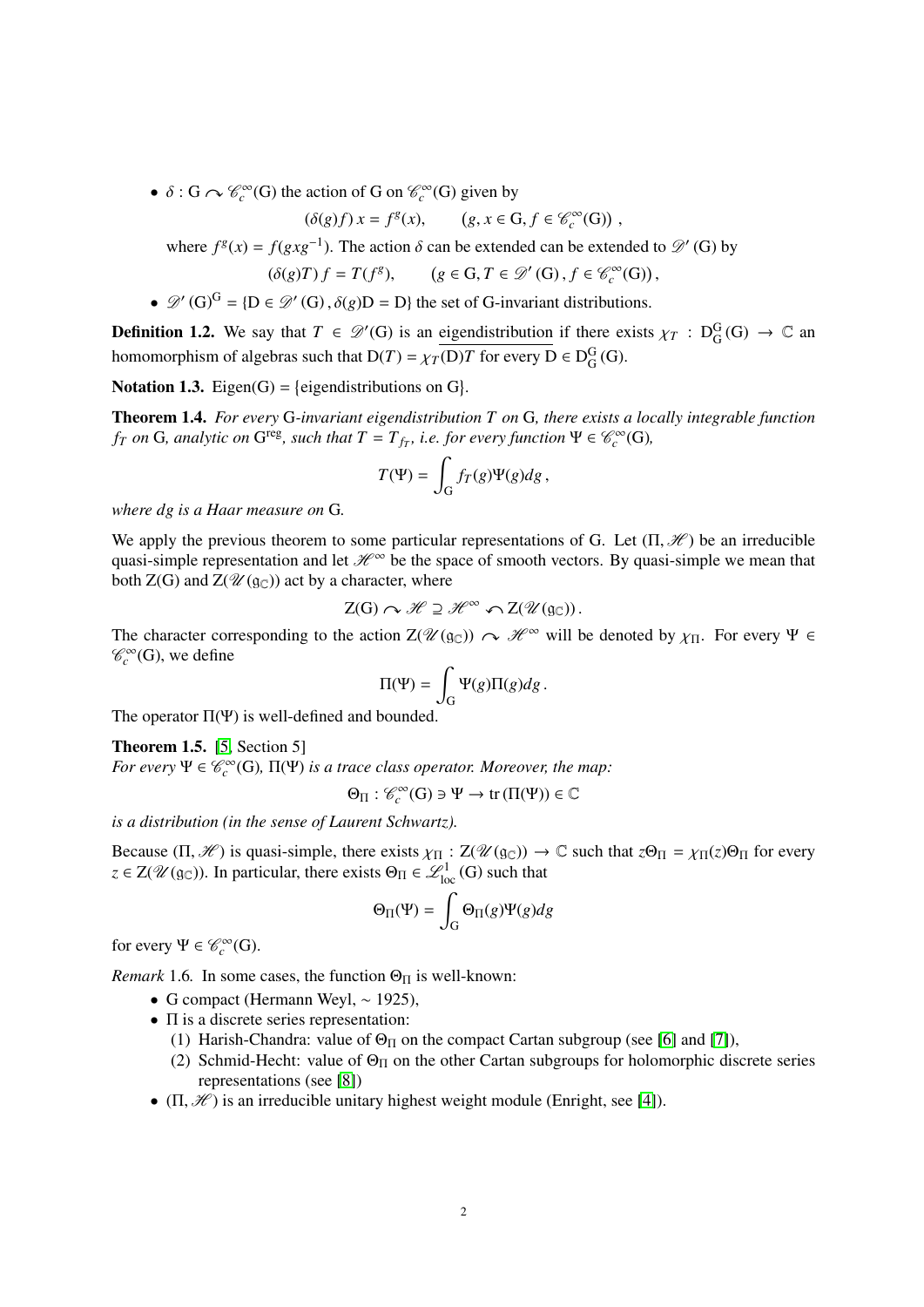#### 2. Howe's duality theorem

<span id="page-2-0"></span>Let  $\chi$  be the character of  $\mathbb R$  given by  $\chi(r) = e^{2i\pi r}$  and  $(W, \langle \cdot, \cdot \rangle)$  be a symplectic vector space over  $\mathbb R$ . We denote by Sp(W) the group of isometries corresponding to (W  $\langle \cdot, \cdot \rangle$ ) i.e. denote by  $Sp(W)$  the group of isometries corresponding to  $(W, \langle \cdot, \cdot \rangle)$ , i.e.

$$
Sp(W) = \{ g \in GL(W), \langle g(u), g(v) \rangle = \langle u, v \rangle, u, v \in W \},
$$

and by  $\mathfrak{sp}(W)$  the Lie algebra of Sp(W).

We recall quickly a construction of a (connected) double cover  $\widetilde{Sp}(W)$  of  $Sp(W)$ : the metaplectic group. Let J be an element of  $\mathfrak{sp}(W)$  satisfying  $J^2 = -Id$  and such that the symmetric, bilinear form  $(\cdot, \cdot)$  on W given by  $(u, v) = \langle J(u), v \rangle$  is positive definite.

For every  $g \in Sp(W)$ , we denote by  $J_g$  the endomorphism of W given by  $J_g = J^{-1}(g - 1)$ . One can easily check that the restriction of  $J_g$  to  $J_g(W)$  defines an invertible element. In particular, the following determinant det( $J_g$ ) $_{J_g(w)}^{-1}$  makes sense.

We denote by  $\widetilde{\text{Sp}}(W)$  the following subset of  $\text{Sp}(W) \times \mathbb{C}^*$  given by

$$
\widetilde{\mathrm{Sp}}(\mathrm{W}) = \left\{ (g, \xi) \in \mathrm{Sp}(\mathrm{W}) \times \mathbb{C}^*, \xi^2 = \det(\mathrm{J}_g)_{\mathrm{J}_g(\mathrm{W})}^{-1} \right\}
$$

We define a multiplication on  $\widetilde{\text{Sp}}(W)$  by

$$
(g_1,\xi_1)\cdot (g_2,\xi_2)=(g_1g_2,\xi_1\xi_2C(g_1,g_2)),\qquad (g_1,g_2\in Sp(W),\xi_1,\xi_2\in\mathbb{C}^*)\ ,
$$

where  $C : Sp(W) \times Sp(W) \to \mathbb{C}^*$  is a cocycle of Sp(W) defined in [\[1,](#page-14-7) Section 4] whose absolute value satisfies

$$
|C(g_1, g_2)| = \sqrt{\left| \frac{\det(J_{g_1})_{J_{g_1}(W)} \det(J_{g_2})_{J_{g_2}(W)}}{\det(J_{g_1g_2})_{J_{g_1g_2}(W)}} \right|}
$$

The group  $\widetilde{\text{Sp}}(W)$  is a double cover or  $\text{Sp}(W)$  whose covering map  $\pi$  is given by  $\pi(g,\xi) = g$ . In the next sections, we will be interested in a special representation of  $\widetilde{Sp}(W)$ : the Weil representation. We quickly recall a construction of this representation (for more details, see [\[1\]](#page-14-7)). We denote by T:  $\widetilde{Sp}(W) \to S^*(W)$  the embedding of  $\widetilde{Sp}(W)$  onto the space of tempered distributions on W given by

(1) 
$$
T(\tilde{g}) = \Theta(\tilde{g}) \chi_{c(g)} \mu_{(g-1)W}, \qquad (\tilde{g} = (g, \xi))
$$

where  $\Theta((g, \xi)) = \xi$ ,  $\mu_{(g-1)W}$  is the Lebesgue measure on  $(g-1)W$  normalized so that the volume of the unit cube with respect to the form  $(\cdot, \cdot)$  is 1, and  $\chi_{c(g)}$  is the function on  $(g - 1)$ W such that

<span id="page-2-1"></span>
$$
\chi_{c(g)}((g-1)w) = \chi\left(\frac{1}{4}\langle (g+1)w, (g-1)w \rangle\right), \qquad (w \in W).
$$

Let  $W = X \oplus Y$  be a complete polarization of W. We denote by  $\mathcal{K} : S(W) \to S(X \times X)$  the map given by

$$
(\mathcal{K}f)(x,x') = \int_Y f(x-x'+y)\chi\left(\frac{1}{2}\langle y,x+x'\rangle\right)dy, \qquad (f \in S(W), x, x' \in X).
$$

This map is an isomorphism and can be extended to an isomorphism

 $\mathscr{K}: S^*(W) \to S^*(X \times X)$ .

Similarly, let  $Op : S(X \times X) \rightarrow Hom(S(X), S(X))$  the map defined by

$$
Op(K)\nu(x) = \int_X K(x, x')\nu(x')dx', \qquad (K \in S(X \times X), x \in X).
$$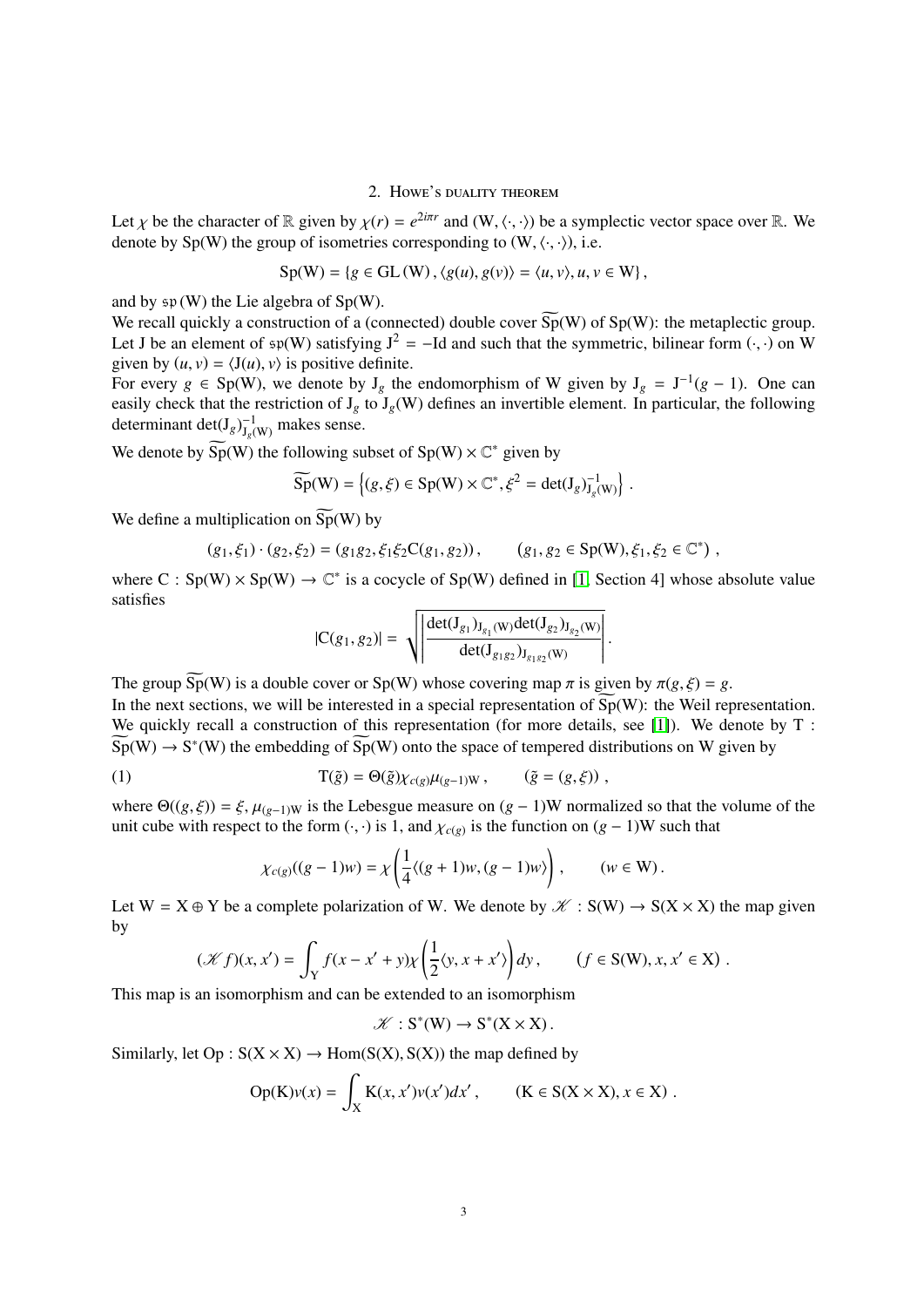This map is not bijective (indeed, the identity operator of  $Hom(S(X), S(X))$ ) is not a Kernel operator), but the corresponding extension

$$
Op: S^*(X \times X) \to Hom(S(X), S^*(X))
$$

is an isomorphism of linear topological vector spaces. This result is known as the Schwartz's Kernel theorem.

**Lemma 2.1.** *Let*  $\omega = \text{Op} \circ \mathcal{K} \circ T : \widetilde{\text{Sp}}(W) \to S^*(W) \to S^*(X \times X) \to \text{Hom}(S(X), S^*(X))$ . Then, for  $e \vee e \vee \tilde{g} \in \widetilde{\mathrm{Sp}}(W)$  *and*  $v \in S(X)$ *,*  $\omega(\tilde{g})v \in S(X)$ *.* 

In particular, for every  $\tilde{g} \in \widetilde{\mathrm{Sp}}(W)$ ,  $\omega(\tilde{g}) \in \mathrm{Hom}(\mathrm{S}(X), \mathrm{S}(X))$ . Moreover, it can be extended to  $L^2(X)$  as

$$
\omega(\tilde{g})\phi = \lim_{\substack{\|v-\phi\|_2\to 0\\v\in S(X)}} \omega(\tilde{g})v, \qquad \left(\phi\in L^2(X)\right).
$$

One can easy check that  $\omega(\tilde{g})\phi \in L^2(X)$  and the corresponding operator  $\omega(\tilde{g})$  is unitary. Moreover, for every  $\tilde{g}_x \in \widetilde{\text{Sp}}(W)$ ,  $\omega(\tilde{g}, \tilde{g}_x) = \omega(\tilde{g}_x) \circ \omega(\tilde{g}_x)$  and for every  $\phi \in L^2(Y)$ , the man every  $\tilde{g}_1, \tilde{g}_2 \in \widetilde{\text{Sp}}(W)$ ,  $\omega(\tilde{g}_1 \tilde{g}_2) = \omega(\tilde{g}_1) \circ \omega(\tilde{g}_2)$  and for every  $\phi \in L^2(X)$ , the map

$$
\widetilde{\mathrm{Sp}}(\mathrm{W}) \ni \tilde{g} \to \omega(\tilde{g})\phi \in \mathrm{L}^2(\mathrm{X})
$$

is continuous. In particular,

$$
\omega : \widetilde{\mathrm{Sp}}(W) \to \mathrm{U}\left(\mathrm{L}^2(X)\right)
$$

is a faithful unitary representation of  $\widetilde{Sp}(W)$  (see [\[1,](#page-14-7) Theorem 4.27]). Moreover, for every  $\Psi \in \mathcal{C}_c^\infty(\widetilde{Sp}(W))$ ,

$$
\mathrm{tr}\int_{\widetilde{\mathrm{Sp}}(\mathrm{W})}\Psi(\tilde{g})\omega(\tilde{g})d\tilde{g}=\int_{\widetilde{\mathrm{Sp}}(\mathrm{W})}\Psi(\tilde{g})\Theta(\tilde{g})d\tilde{g}\,,
$$

i.e.  $\Theta$  is the character of  $\omega$ .

**Definition 2.2.** A dual pair in Sp(W) is a pair of subgroups  $(G, G')$  of Sp(W) such that  $G = C_{Sp(W)}G'$ <br>and  $G' = C_{Sp(W)}G'$ and  $G' = C_{Sp(W)}G'$ .

The pair is said to be:

- reductive if  $G, G' \sim W$  reductively,
- irreducible if we cannot find an orthogonal decomposition  $W = W_1 \oplus W_2$  where both  $W_1$  and  $\overline{W_2}$  are  $\overline{G \cdot G'}$ -invariant.

The irreducible reductive dual pairs in  $Sp(W)$  had been classified by Howe in [\[9\]](#page-14-8).

**Example 2.3.** Let  $(V, (\cdot, \cdot))$  be a symplectic space over  $\mathbb{R}$  and  $(V', (\cdot, \cdot)')$  be an orthogonal space over  $\mathbb{R}$ .<br>Then  $(V \otimes_{\mathbb{R}} V', (\cdot, \cdot) \otimes (\cdot, \cdot)')$  is a symplectic space and Then,  $(V \otimes_{\mathbb{R}} V', (\cdot, \cdot) \otimes (\cdot, \cdot)')$  is a symplectic space and

$$
\left(Sp(V,(\cdot,\cdot)),O(V',(\cdot,\cdot)')\right)\subseteq Sp\left(V\otimes_{\mathbb{R}} V',(\cdot,\cdot)\otimes(\cdot,\cdot)'\right)
$$

is an irreducible reductive dual pair.

Similarly, let  $(V, (\cdot, \cdot))$  be an hermitian space over  $\mathbb C$  and  $(V', (\cdot, \cdot)')$  be a skew-hermitian space over  $\mathbb C$ .<br>Then  $(V \otimes_{\mathbb C} V', (\cdot, \cdot) \otimes (\cdot, \cdot)')$  is a skew-hermitian space and then  $((V \otimes_{\mathbb C} V')_{\mathbb C} \text{ Im}((\cdot, \cdot) \otimes$ Then,  $(\dot{V} \otimes_{\mathbb{C}} V', (\cdot, \cdot) \otimes (\cdot, \cdot)')$  is a skew-hermitian space and then,  $((V \otimes_{\mathbb{C}} V')_{\mathbb{R}}, Im((\cdot, \cdot) \otimes (\cdot, \cdot)'))$  is a real symplectic space. In particular symplectic space. In particular,

$$
(U(V, (\cdot, \cdot)), U(V', (\cdot, \cdot)')) \subseteq Sp((V \otimes_{\mathbb{C}} V')_{\mathbb{R}}, Im((\cdot, \cdot) \otimes (\cdot, \cdot)'))
$$

is a dual pair, i.e.  $(U(p, q), U(r, s)) \subseteq Sp(2(p + q)(r + s), \mathbb{R})$  is a dual pair.

**Lemma 2.4.** *Let*  $(G, G')$  *be an irreducible reductive dual pair in* Sp(W)*. Then,*  $(\widetilde{G} = \pi^{-1}(G), \widetilde{G'} = \pi^{-1}(G'))$  *is a dual pair in*  $\widetilde{S}_P(W)$  $\overline{P}^{-1}(G')$  *is a dual pair in*  $\widetilde{Sp}(W)$ *.*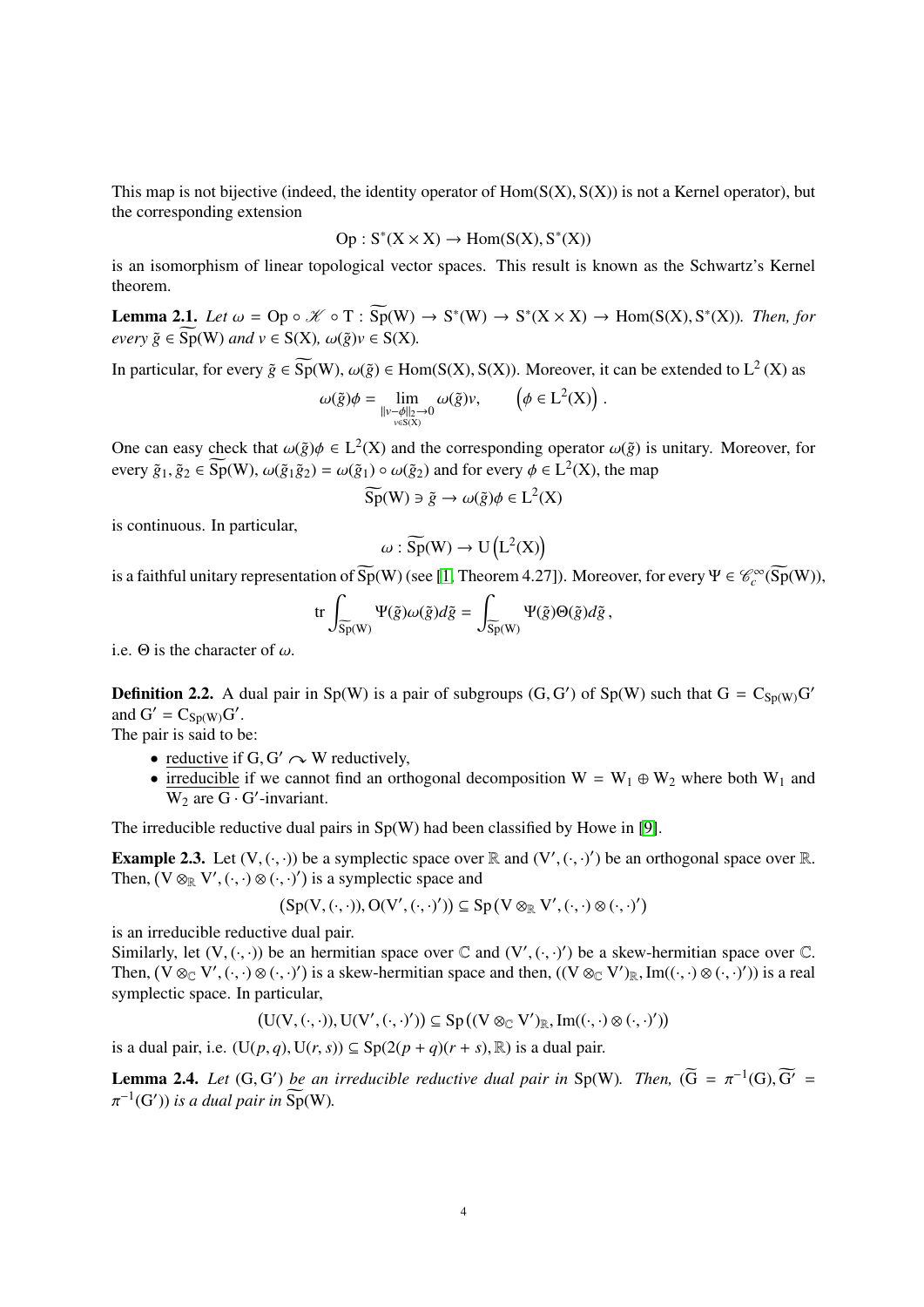**Notation 2.5.** We denote by  $\mathcal{R}(\overline{G}, \omega)$  the set of infinitesimal equivalence classes of irreducible admissible representations  $(\Pi, \mathcal{H})$  of  $\widetilde{G}$  which can be realized as a quotient of  $\mathcal{H}^{\infty}$  by a closed  $\omega^{\infty}(\widetilde{G})$ -invariant subspace subspace.

Theorem 2.6. [\[10,](#page-14-9) Theorem 1]  $\mathscr{R}(\widetilde{G}\cdot\widetilde{G}',\omega)$  is the graph of a bijection between  $\mathscr{R}(\widetilde{G},\omega)$  and  $\mathscr{R}(\widetilde{G}',\omega)$ .

More precisely, for every  $\Pi \in \mathcal{R}(\overline{G}, \omega)$ , there exists a  $\omega^{\infty}(\overline{G})$ -invariant subspace  $\mathcal{N}_{\Pi}$  such that  $\Pi \sim \mathcal{W}^{\infty}$  /  $\mathcal{N}_{\Pi}$ . The space  $\mathcal{N}_{\Pi}$  is not unique Let  $\mathcal{W}(\Pi)$  be the maximal  $\mathcal{H}^{\infty}/\mathcal{N}_{\Pi}$ . The space  $\mathcal{N}_{\Pi}$  is not unique. Let  $\mathcal{H}(\Pi)$  be the maximal quotient of  $\Pi$ , i.e.

$$
\mathcal{H}(\Pi) = \mathcal{H}^{\infty} / \left( \bigcap_{\substack{\mathcal{N} \text{ is } \omega^{\infty}(\widetilde{G})-\text{invariant} \\ \Pi \sim \mathcal{H}^{\infty}/\mathcal{N}}} \mathcal{N} \right)
$$

Obviously,  $\widetilde{G}$  acts on  $\mathcal{H}(\Pi)$  and one can easily check that  $\widetilde{G}'$  acts on  $\mathcal{H}(\Pi)$ . In particular, there exists a  $\widetilde{G'}$ -module  $\Pi'_{1}$  $\frac{1}{1}$  (not irreducible in general) such that  $\mathcal{H}(\Pi) = \Pi \otimes \Pi_1'$  $\frac{1}{1}$ . Howe's duality theorem says that the representation  $\Pi_1'$  $\frac{1}{1}$  has a unique irreducible quotient Π' so that  $\Pi \otimes \Pi' \in \mathcal{R}(\widetilde{G} \cdot \widetilde{G'}, \omega)$ .<br> $(\widetilde{G}, \omega) \ni \Pi \in \mathcal{R}(\widetilde{G'}, \omega)$  the compared in a bijection We denote by  $\theta$ :  $\mathcal{R}(\widetilde{G}, \omega) \ni \Pi \to \Pi' \in \mathcal{R}(\widetilde{G'}, \omega)$  the corresponding bijection.

### 3. Cauchy–Harish-Chandra integral

<span id="page-4-0"></span>Let T :  $\widetilde{Sp}(W) \to S^*(W)$  the map defined in Equation [\(1\)](#page-2-1). The map T can be extended to  $\mathcal{C}_c^{\infty}(\widetilde{Sp}(W))$  as

$$
T(\Psi) = \int_{\widetilde{Sp}(W)} \Psi(\tilde{g}) T(\tilde{g}) d\tilde{g}, \qquad \left( \Psi \in \mathscr{C}_c^{\infty}(\widetilde{Sp}(W)) \right)
$$

**Lemma 3.1.** *For every*  $\Psi \in \mathcal{C}_c^{\infty}(\overline{Sp}(W))$ ,  $T(\Psi) \in S(W)$ *.* 

Let  $(G, G')$  be an irreducible reductive dual pair in Sp(W). Let  $H_1, \ldots, H_n$  be a maximal set of Cartan<br>subgroups of G. For every  $i \in [1, n]$ , we consider the decomposition of H, of the form H,  $-T \cdot A$ , where subgroups of G. For every  $i \in [1, n]$ , we consider the decomposition of  $H_i$  of the form  $H_i = T_i A_i$ , where  $T_i$  is maximal compact in H. (A, is called the split part of H.)  $T_i$  is maximal compact in  $H_i$  ( $A_i$  is called the split part of  $H_i$ ).

Let  $A'_i = C_{\text{Sp}(W)}(A_i)$  and  $A''_i = C_{\text{Sp}(W)}(A'_i)$ . One can easily prove that  $(A'_i, A''_i)$ <br>(not irreducible in general)  $'_{i}$ ) is a dual pair in Sp(W) (not irreducible in general).

**Proposition 3.2.** *There exists an open and dense subspace*  $W_{A_i^{\prime\prime}} \subseteq W$ ,  $A_i^{\prime}$  $\frac{1}{i}$ -invariant, such that  $A_i''$  $''_i \setminus W_{A''_i}$ endowed with an A<sup>'</sup> *i -invariant measure dw such that*

$$
\int_{\mathcal{W}} \phi(w) dw = \int_{A''_i \backslash W_{A''_i}} \int_{W''_i} \phi(aw) da \overline{dw},
$$

*for every*  $\phi \in \mathcal{C}_c^{\infty}(W)$  *such that*  $supp(\phi) \subseteq W_{A_i''}$ .

*Remark* 3.3. We say few worlds about the dual pair  $(A'_i, A''_i)$ <br>of V on which A, acts trivially and  $V_i$ ,  $= V^{\perp}$ . The restrict  $i'$ ) and the space  $W_{A''_i}$ . Let  $V_{0,i}$  be the subspace of V on which  $A_i$  acts trivially and  $V_{1,i} = V_{0,i}^{\perp}$ . The restriction of  $(\cdot, \cdot)$  to  $V_{1,i}$  is non-degenerate and even<br>dimensional. In particular, there exists a complete polarization of  $V_{\perp}$ , for the form  $V_{\perp$ of v on which  $A_i$  acts through and v<sub>1,*i*</sub> – v<sub>0,*i*</sub>. The restriction of  $(\cdot, \cdot)$  to v<sub>1,*i*</sub> for the form V<sub>1,*i*</sub> = X<sub>*i*</sub> ⊕ Y<sub>*i*</sub>, where the state and verifies are set to the form  $A_i = X_i \oplus Y_i$ , where both spaces  $X_i$  and  $Y_i$  are  $H_i$ -invariant.

We look at the action of  $A_i$  on  $V_{1,i}$ . In particular, we get:

$$
X_i = X_i^1 \oplus \ldots \oplus X_i^k, \qquad Y_i = Y_i^1 \oplus \ldots \oplus Y_i^k,
$$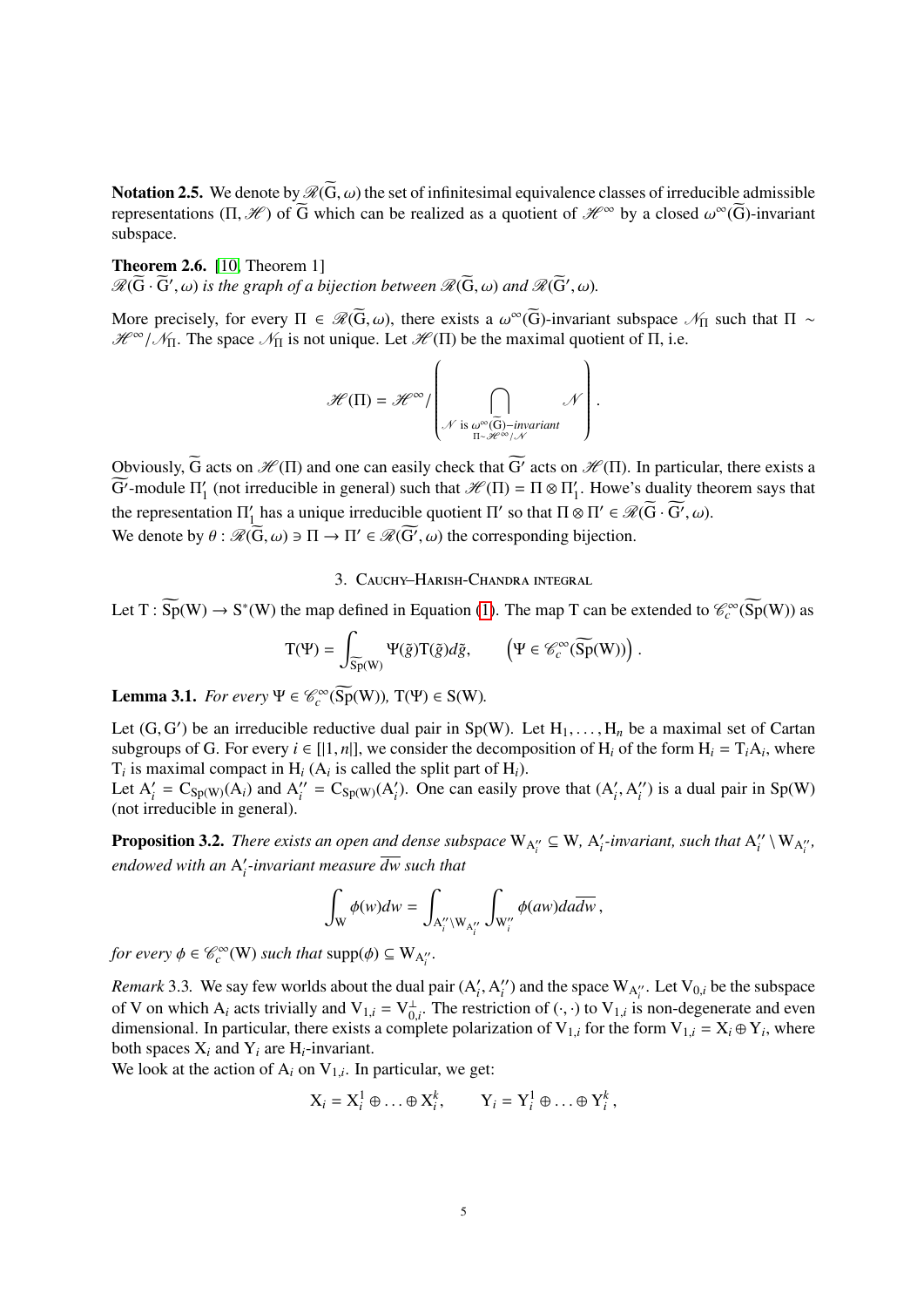where all the spaces  $X_i^j$ ,  $1 \le j \le n$ ,  $1 \le j \le k$ , are A<sub>i</sub>-invariant and mutually non-equivalent. In particular,

 $W = \text{Hom}(V, V') = \text{Hom}(V_{0,i}, V') \oplus \text{Hom}(V_{1,i}, V') = \text{Hom}(V_{0,i}, V') \oplus \bigoplus_{i=1}^{k}$ *j*=1  $\left(\text{Hom}(X_i^j, V') \oplus \text{Hom}(Y_i^j, V')\right)$ 

To simplify, we denote by  $W^i_j$  the subspace of W given by  $Hom(X^j_i, V') \oplus Hom(Y^j_i, V')$  and  $W_{0,i} = Hom(Y^j_i, V')$ . One can easily check that:  $Hom(V_{0,i}, V')$ . One can easily check that:

 $A'_{i} = Sp(W_{0,i}) \times GL(Hom(X_{i}^{1}, V')_{\mathbb{R}}) \times ... \times GL(Hom(X_{i}^{k}, V')_{\mathbb{R}})$ 

and

$$
A_i'' = O(1) \times GL(1, \mathbb{R}) \times \ldots \times GL(1, \mathbb{R}).
$$

Moreover,

$$
W_{A_i''} = (W_c \setminus \{0\}) \times \widetilde{W}_{1,i} \times \ldots \times \widetilde{W}_{n,i},
$$

where  $\widetilde{W}_{j,i} = \{(x, y) \in \text{Hom}(X_i^j, V') \oplus \text{Hom}(Y_i^j, V'), x \neq 0, y \neq 0\}, 1 \leq j \leq k.$ 

For every  $\Psi \in \mathcal{C}_c^{\infty}(\widetilde{A}_i)$ , we define:

$$
Chc(\Psi) = \int_{A_i'' \backslash W_{A_i''}} T(\Psi)(w) \overline{dw}.
$$

**Lemma 3.4.** Che *defines an*  $\widetilde{A}'_i$ -*invariant distribution on*  $\widetilde{A}'_i$ .

For every  $\tilde{h}_i \in \widetilde{H}_i$ , we define a map  $\tau_{\tilde{h}_i}$  as

$$
\tau_{\tilde{h}_i} : \widetilde{G'} \ni \tilde{g}' \to \tilde{h}_i \tilde{g}' \in \widetilde{A'_i} \, .
$$

Proposition 3.5. [\[16,](#page-14-10) Section 2]

*For every*  $\tilde{h}_i \in \widetilde{H}_i^{\text{reg}}$ , the pull-back  $\tau_{\tilde{h}_i}^{\ast}$  (Chc) of Chc by  $\tau_{\tilde{h}_i}$  is a well-defined distribution on  $\widetilde{G}'$ .

**Notation 3.6.** For every  $\tilde{h}_i \in \tilde{H}_i^{\text{reg}}$ , we denote by  $\text{Chc}_{\tilde{h}_i}$  the distribution  $\tau_{\tilde{h}_i}^*(\text{Chc})$  on  $\widetilde{G}'$ .

There are two ways to look at  $\text{Chc}_{\tilde{h}_i}(\Psi)$ :

- (1) A family of distributions of  $\widetilde{G}$  parametrized by regular elements on the different Cartan subgroups  $H_i$ ,
- (2) We fix  $\Psi \in \mathcal{C}_c^{\infty}(\widetilde{G'})$  and get a natural  $\widetilde{G}$ -invariant function Chc( $\Psi$ ) on  $\widetilde{G}^{reg}$  by

$$
\mathrm{Chc}(\Psi)(\tilde{h}_i) := \mathrm{Chc}_{\tilde{h}_i}(\Psi), \qquad \left(\tilde{h}_i \in \widetilde{\mathrm{H}_i}^{\mathrm{reg}}\right)
$$

Using that the function is  $\widetilde{G}$ -invariant, it is defined by its value on the different Cartan subgroups. One can easily check that  $\text{Chc}(\Psi) \in \mathscr{C}^{\infty}(\widetilde{G}^{\text{reg}})$ ., i.e. we get a map:

(2) 
$$
\widetilde{\text{Chc}}: \mathscr{C}_c^{\infty}(\widetilde{G}') \to \mathscr{C}^{\infty}(\widetilde{G}^{\text{reg}}).
$$

<span id="page-5-0"></span>**Theorem 3.7.** Assume that  $rk(G) \leq rk(G')$ . Via  $\widetilde{Chc}$ , we construct a map

<span id="page-5-1"></span>
$$
\operatorname{Chc}^* : \mathscr{D}'(\widetilde{G})^{\widetilde{G}} \to \mathscr{D}'(\widetilde{G}')^{\widetilde{G}'}
$$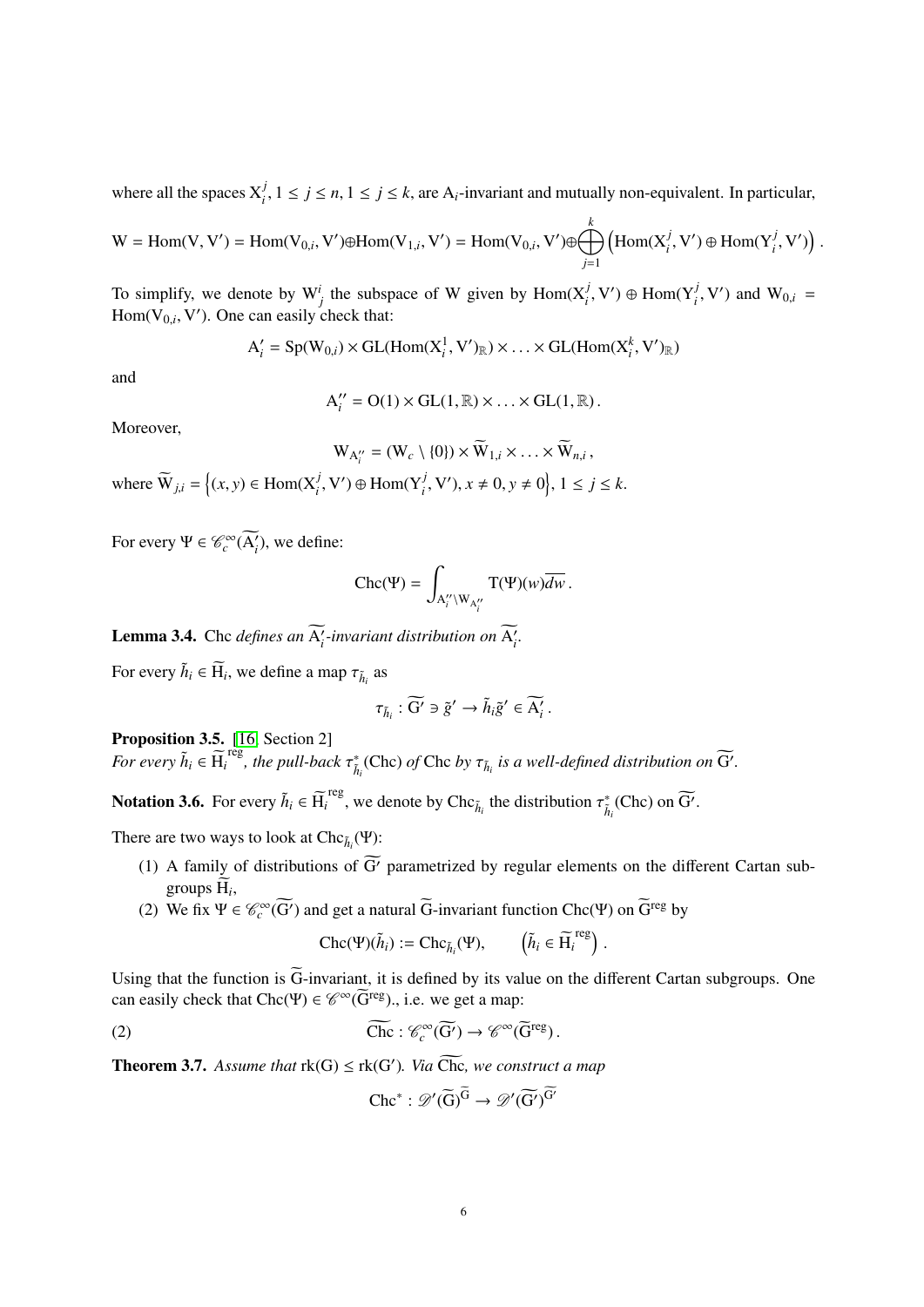*such that for every*  $\widetilde{G}$ -*invariant distribution*  $\Theta$  *given by a locally integrable function*  $\Theta$  *on*  $\widetilde{G}$ *, we get:* 

$$
\operatorname{Chc}^*(\Theta)(\Psi)=\sum_{i=1}^n\frac{1}{|\mathscr{W}(\mathrm{H}_i)|}\int_{\widetilde{\mathrm{H}_i}}\Theta(\widetilde{h}_i)|\textrm{det}(\mathrm{Id}-\mathrm{Ad}(\widetilde{h}_i)^{-1})_{g/b_i}|\mathrm{Chc}_{\widetilde{h}_i}(\Psi)d\widetilde{h}_i\,,
$$

*for every*  $\Psi \in \mathcal{C}_c^\infty(\widetilde{G'})$ . *Moreover*,  $Chc^*(Eigen(\widetilde{G})^{\widetilde{G}}) \subseteq Eigen(\widetilde{G'})^{\widetilde{G'}}$ .

For the construction of Chc<sup>∗</sup> , see Appendix [A](#page-11-0) (or [\[2\]](#page-14-11)).

<span id="page-6-1"></span>**Conjecture 3.8.** Let  $G_1$  and  $G'_1$  be the Zariski identity components of G and G' respectively. Let  $\Pi \in \Pi$  $\mathscr{R}(\widetilde{G}, \omega)$  satisfying  $\Theta_{\Pi|_{\widetilde{G}/\widetilde{G_1}}} = 0$  if  $G = O(V)$ , where V is an even dimensional vector space over  $\mathbb R$  or  $\mathbb C$ . Then, up to a constant,  $\text{Chc}^*(\Theta_{\Pi}) = \Theta_{\Pi'_1}$  on  $\widetilde{G'_1}$ .

*Remark* 3.9*.* The conjecture is known if:

- G compact,
- (G, G') in the stable range starting with a unitary representation  $\Pi$  ([\[17\]](#page-14-12))<br>
(G, G') = (U(n, a)  $\Pi(x, s)$ ) with  $n + a = x + s$  and  $\Pi$  a discrete series re-
- (G, G') = (U(*p*, *q*), U(*r*, *s*)), with  $p + q = r + s$  and  $\Pi$  a discrete series representation of  $\overline{U}(p, q)$ <br>([13]) In Section 7, we will quickly explain how to prove the conjecture 3.8 in this particular ([\[13\]](#page-14-0)). In Section [7,](#page-9-1) we will quickly explain how to prove the conjecture [3.8](#page-6-1) in this particular case.

### 4. How to compute the Cauchy-Harish-Chandra integral?

<span id="page-6-0"></span>In this section, we will recall quickly how to compute the Cauchy-Harish-Chandra integral for unitary groups. The idea is to understand first how to compute it on the compact Cartan, and use the formula we got to compute it on the other Cartan subgroups.

Let  $(V, b)$  (resp.  $(V', b')$ ) be a complex hermitian (resp. skew-hermitian) space of signature  $(p, q)$ <br>(resp.  $(r, s)$ ) and let  $(G, G') - (G(V, b) G(V', b'))$  be the corresponding group of isometries of  $(V, b)$ (resp.  $(r, s)$ ) and let  $(G, G') = (G(V, b), G(V', b'))$  be the corresponding group of isometries of  $(V, b)$ <br>and  $(V', b')$ . Assume that  $n + a \le r + s$  with  $n \le a, r \le s$  and  $n \le r$ . and  $(V', b')$ . Assume that  $p + q \le r + s$  with  $p \le q, r \le s$  and  $p \le r$ .<br>Let  $H = H(\emptyset)$   $H(S_1)$   $H(S_2)$  the Cartan subgroups of G with H  $\emptyset$ 

Let  $H = H(\emptyset), H(S_1), \ldots, H(S_p)$  the Cartan subgroups of G, with H compact. Up to a constant,

$$
\mathrm{Chc}_{\tilde{h}}(\Psi)=C\int_{\widetilde{G}'}\Theta(\tilde{h}\tilde{g}')\Psi(\tilde{g}')d\tilde{g}',\qquad \left(\tilde{h}\in \widetilde{H}^{\mathrm{reg}},\Psi\in \mathscr{C}_c^\infty(\widetilde{G'})\right).
$$

In particular, if  $\lambda$  is a distribution given by a locally integrable function,

$$
\int_{\widetilde{H}} \lambda(\tilde{h}) \left| \Delta(\tilde{h}) \right|^2 \mathrm{Chc}_{\tilde{h}}(\Psi) d\tilde{h} = C \int_{\widetilde{H}} \int_{\widetilde{G}'} \lambda(\tilde{h}) \left| \Delta(\tilde{h}) \right|^2 \Theta(\tilde{h}\tilde{g}') \Psi(\tilde{g}') d\tilde{g}' d\tilde{h}.
$$

*Remark* 4.1*.* It is well-known that every distribution can be represented as a finite sum of boundary values of analytic functions. For example, if we consider  $\delta_0 \in \mathscr{D}'(\mathbb{R})$ , we get:

$$
\delta_0 = \frac{-1}{2i\pi} \lim_{\substack{y \to 0 \\ y > 0}} \left( \frac{1}{x + iy} - \frac{1}{x - iy} \right).
$$

**Proposition 4.2** (Weyl Integration Formula). *For every*  $\Psi \in \mathcal{C}_c^{\infty}(\widetilde{G}')$ , we get:

$$
(3) \qquad \int_{\widetilde{G}'} \Psi(\tilde{g}') d\tilde{g}' = \sum_{S \in \Psi_n^{rst}} m_S \int_{\check{H}_S'} \Delta_{\Phi'}(\check{h}') \Delta_{\Psi'}(\check{h}') \int_{G'/H'(S)} \Psi(g'c(S)\check{p}(\check{h}')c(S)^{-1}g'^{-1}) \overline{dg'}d\check{h}'.
$$

where  $H' = H'(\emptyset), H'(S_1), \ldots, H'(S_r)$  *is a maximal set of Cartan subgroups of* G'.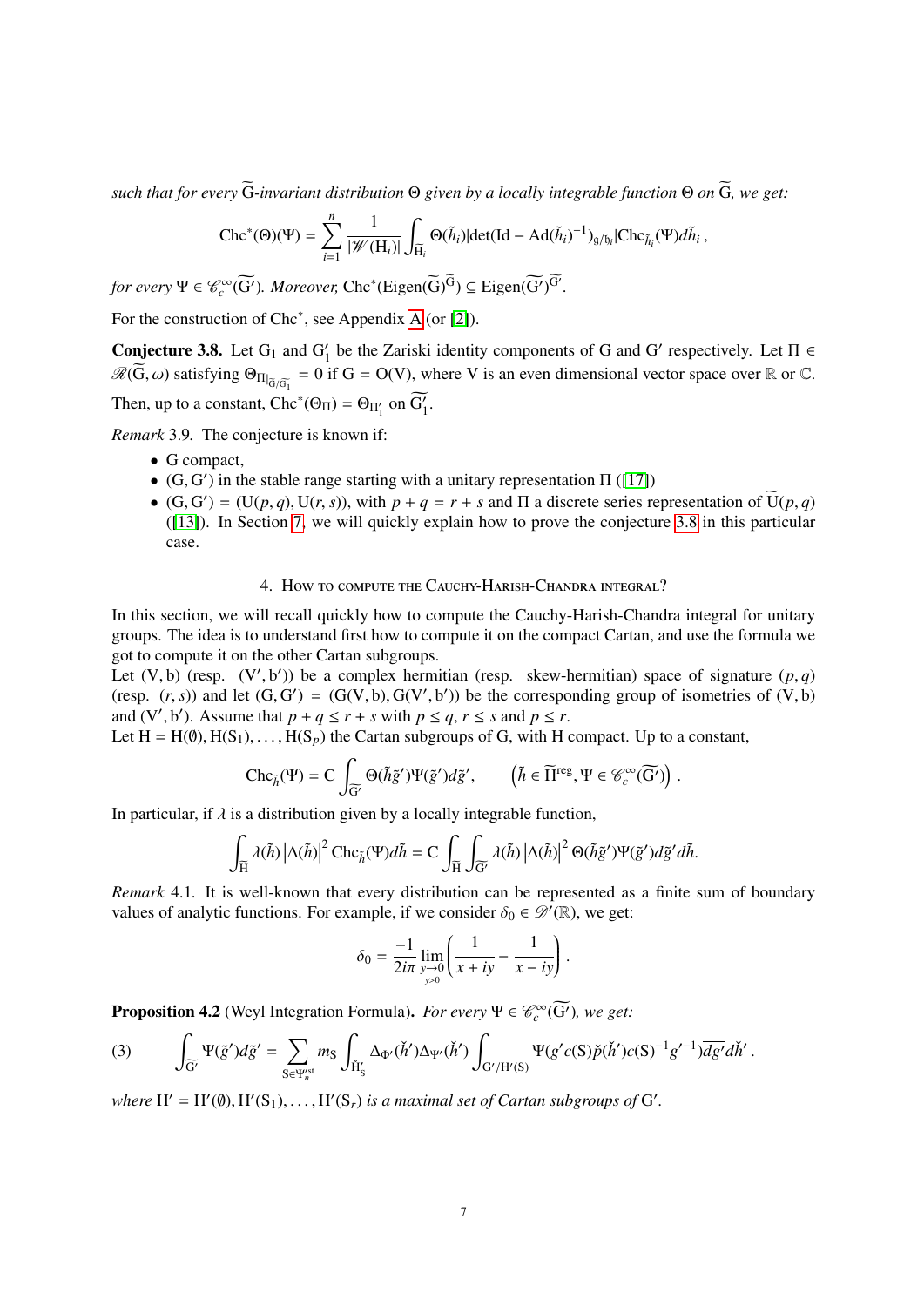**Theorem 4.3.** *For every*  $\check{h} \in \check{H} = \check{H}_{\emptyset}$  *and*  $\Psi \in \mathscr{C}(\widetilde{G'})$ *, we get:* 

$$
\det^{\frac{k}{2}}(\check{h})_{W^{\mathfrak{h}}}\Delta_{\Psi}(\check{h})\int_{\widetilde{G}'}\Theta(\check{p}(\check{h})\tilde{g}')\Psi(\tilde{g}')d\tilde{g}' =
$$
\n
$$
\sum_{\sigma\in\mathscr{W}(H'_{C})}\sum_{S\subseteq\Psi_{n}^{sst}}M_{S}(\sigma)\lim_{r\in E_{\sigma,S}}\int_{\check{H}'_{S}}\frac{\det^{-\frac{k}{2}}(\sigma^{-1}(\check{h}'))_{W^{\mathfrak{h}}}\Delta_{\Phi'(Z')}(\sigma^{-1}(\check{h}'))\Delta_{\Psi'}(\check{h}')}{\det(1-p(h)rp(h'))_{\sigma W^{\mathfrak{h}}}}\int_{G'/H'(S)}\Psi(g'c(S)\check{p}(\check{h}')c(S)^{-1}g'^{-1})\overline{dg'}d\check{h}',
$$
\nwhere  $M_{S}(\sigma) = \frac{(-1)^{u}\varepsilon(\sigma)m_{S}}{|\mathscr{W}(Z'_{C},H'_{C})|}$  and

$$
k = \begin{cases} -1 & \text{if } r + s - p - q \in 2\mathbb{Z} \\ 0 & \text{otherwise} \end{cases}
$$

How about Chc on the other Cartan subgroups?

**Notation 4.4.** For every  $i \in [[1, p]],$  we denote by  $S_i$  and  $S'_i$  the subsets of  $\Psi_n^{\text{st}}$  and  $\Psi_n^{\text{rst}}$  respectively given by by

$$
S_i = \{e_1 - e_{p+1}, \dots, e_i - e_{p+i}\}, \qquad S'_i = \{e'_1 - e'_{r+1}, \dots, e'_i - e'_{r+i}\}
$$

- For every  $i \in [[0, p]],$  we denote by  $H(S_i)$  and  $H'(S_i)$  the Cartan subgroups of G and G',<br>•  $H(S_i) T(S_i) \Delta(S_i)$   $T(S_i)$  maximal compact in  $H(S_i)$
- H(S<sub>*i*</sub>) = T(S<sub>*i*</sub>)A(S<sub>*i*</sub>), T(S<sub>*i*</sub>) maximal compact in H(S<sub>*i*</sub>).
- $V_{0,i}$  the subspace of V on which  $A(S_i)$  acts trivially,
- $V_{1,i}$  the orthogonal complement of  $V_{0,i}$  in V and by  $V_{1,i} = X_i \oplus Y_i$  a complete polarization of  $V_{1,i}$ .
- $p \le r$ , then we have a natural embedding of V<sub>1,*i*</sub> into V' such that  $X_i \oplus Y_i$  is a complete polarization with respect to  $(\cdot, \cdot)'$ tion with respect to  $(\cdot, \cdot)'$ .<br>U the orthogonal complete
- U<sub>i</sub> the orthogonal complement of  $V_{1,i}$  in V'; in particular, we get a natural embedding:

$$
\mathrm{GL}(X_i)\times \mathrm{G}(U_i)\subseteq \mathrm{G}'=\mathrm{U}(r,s)\,.
$$

•  $T_1(S_i)$  the maximal subgroup of  $T(S_i)$  which acts trivially on  $V_{0,i}$ ,  $T_2(S_i)$  the subgroup of  $T(S_i)$ <br>such that  $T(S_i) = T_1(S_i) \times T_2(S_i)$  with  $T_2(S_i) \subseteq G(Y_{0,i})$ . In particular such that  $T(S_i) = T_1(S_i) \times T_2(S_i)$  with  $T_2(S_i) \subseteq G(V_{0,i})$ . In particular,

$$
(4)
$$

 $(5)$ 

(4) 
$$
H(S_i) = T_1(S_i) \times A(S_i) \times T_2(S_i) \subseteq GL(X_i) \times G(V_{0,i}).
$$

Similarly,

<span id="page-7-0"></span>
$$
H'(S'_j) = T'_1(S'_j) \times A'(S'_j) \times T'_2(S'_j) \subseteq GL(X_j) \times G(U_j).
$$

•  $P(S_i)$  and  $P'(S'_j)$  be the parabolic subgroups of G and G' whose Levi parabolic  $L(S_i)$  and  $L'(S'_j)$ are given by:

$$
L(S_i) = GL(X_i) \times G(V_{0,i}), \qquad L'(S'_i) = GL(X_i) \times G(U_i).
$$

and  $N(S_i)$  and  $N'(S'_i)$  be the corresponding unipotent subgroups.

•  $W_{0,i}$  the subspace of W defined by  $Hom(U_i, V_{0,i}), (G(U_i), G(V_{0,i}))$  dual pair in Sp(Hom(U<sub>*i*</sub>, V<sub>0,*i*</sub>)).

*Remark* 4.5. One can easily check that the forms on  $V_{0,i}$  and  $U_i$  have signature  $(p-i, q-i)$  and  $(r-i, s-i)$ respectively.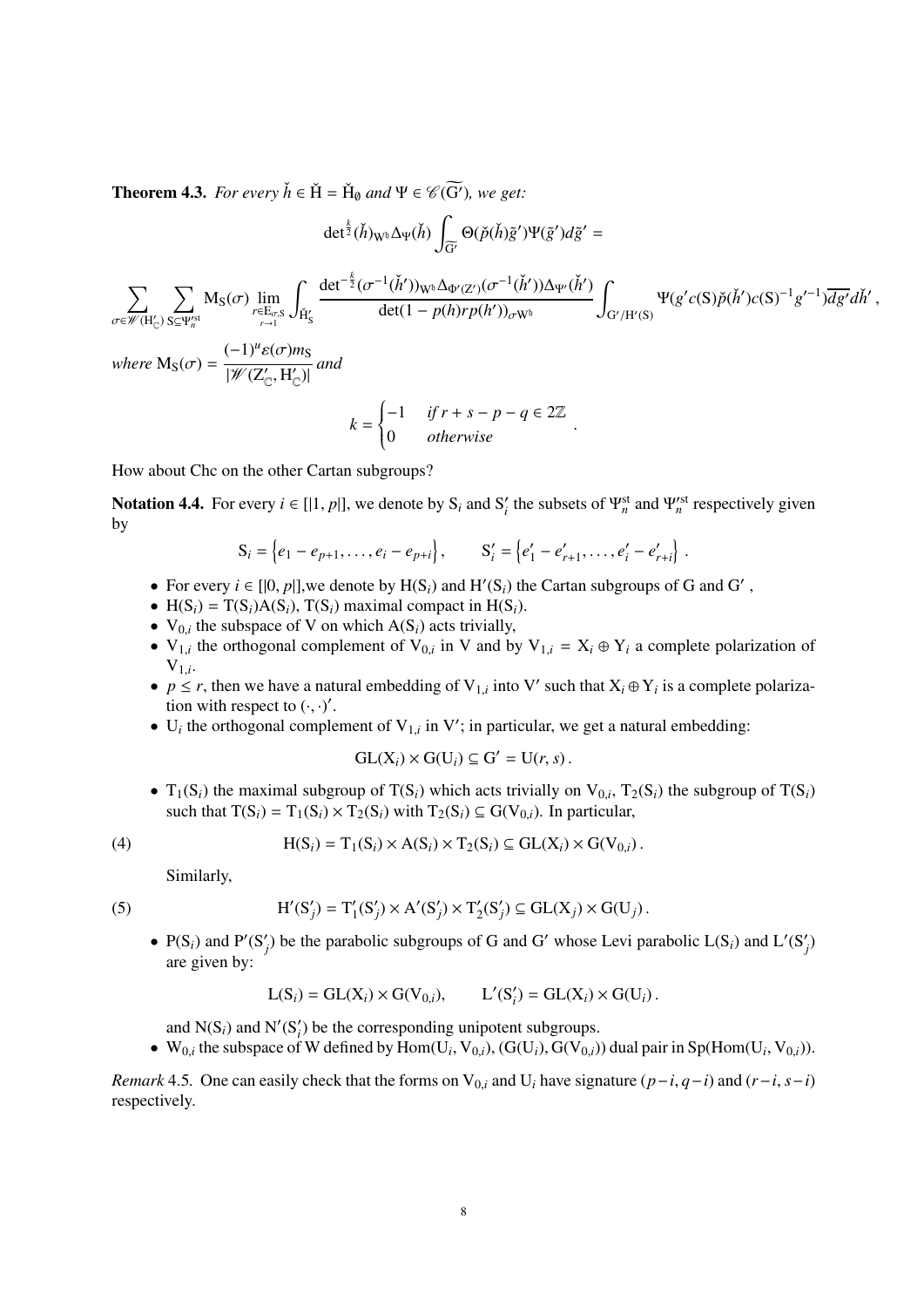For every  $\tilde{h} = \tilde{t}_1 \tilde{a} \tilde{t}_2 \in \tilde{H}(S_i)$ <sup>reg</sup> (using the decomposition of  $H(S_i)$  given in Equation [\(4\)](#page-7-0)) and  $\Psi \in \mathcal{C}_c^{\infty}(\widetilde{G'})$ , we get:

(6) 
$$
|\det(\text{Ad}(\tilde{h}) - \text{Id})_{\eta(S_i)}| \text{Chc}_{\tilde{h}}(\Psi) =
$$

$$
C_i d_{S_i}(\tilde{h}) \mathcal{E}(\tilde{t}_1 \tilde{a}) \int_{GL(X_i)/T_1(S_i)\times A(S_i)} \int_{\widetilde{G}(U_i)} \left( \mathcal{E}(\tilde{t}_1 \tilde{a}\tilde{y}) d'_{S_i} (g\tilde{t}_1 \tilde{a}g^{-1}\tilde{y}) \Psi^{\widetilde{K'}}_{\widetilde{N'}(S_i)}(g\tilde{t}_1 \tilde{a}g^{-1}\tilde{y}) \right) Chc_{W_{0,i}}(\tilde{t}_2 \tilde{y}) d\tilde{y} \overline{dg},
$$

where C<sub>*i*</sub> is a constant,  $d_{S_i}: \widetilde{L}(S_i) \to \mathbb{R}$  and  $d'_{S'_i}: \widetilde{L'}(S'_i) \to \mathbb{R}$  are given by

$$
d_{S_i}(\tilde{l}) = |det(Ad(\tilde{l})_{\eta(S_i)})|^{\frac{1}{2}}, \qquad d'_{S'_i}(\tilde{l}') = |det(Ad(\tilde{l}')_{\eta'(S_i)})|^{\frac{1}{2}}, \qquad (\tilde{l} \in \widetilde{L}(S_i), \tilde{l}' \in \widetilde{L}'(S'_i)),
$$

and  $\Psi_{\widetilde{\mathbf{N}}_{U}}^{K}$  $\frac{K'}{N'(S'_i)}$  is the Harish-Chandra transform of Ψ, i.e. the function on  $\widetilde{L'}(S'_i)$  defined by:

$$
\Psi^{\widetilde{\mathbb{K'}}}_{\widetilde{\mathbb{N}'}(S'_i)}(\widetilde{l}')=\int_{\widetilde{\mathbb{N}'}(S'_i)}\int_{\widetilde{\mathbb{K}'}}\Psi(\widetilde{k}\widetilde{l}'\widetilde{n}\widetilde{k}^{-1})d\widetilde{k}d\widetilde{n},\qquad \left(\widetilde{l}'\in \widetilde{L'}(S'_i)\right)\,.
$$

5. Discrete series representations

<span id="page-8-0"></span>**Definition 5.1.** We say that  $(\Pi, (\mathcal{H}, \langle \cdot, \cdot \rangle))$  is a discrete series representation if all the functions

$$
\tau_{u,v}: \mathcal{G} \ni g \to \langle \Pi(g)u, v \rangle \in \mathbb{C}
$$

are in  $L^2(G)$ .

Theorem 5.2. G *has discrete series if and only if* G *has a compact Cartan subgroup.*

In [\[7\]](#page-14-4) and [\[6\]](#page-14-3), Harish-Chandra classified the discrete series representations. More precisely, we proved the following theorem:

**Theorem 5.3.** Let  $\lambda$  be an element of i $\mathfrak{h}^*$  such that  $\lambda + \rho$  is analytic integral. Then, there exists a discrete<br>series representation ( $\Pi$ ,  $\mathcal{H}$ ) of G such that: *series representation*  $(\Pi_{\lambda}, \mathcal{H}_{\lambda})$  *of* G *such that:* 

- *(1) The representation*  $\Pi_{\lambda}$  *has infinitesimal character*  $\chi_{\lambda}$ *, where*  $\chi_{\lambda}$  *is defined in Remark* 5.4*,*
- <span id="page-8-3"></span>*(2) The linear form*  $v = \lambda + \rho - 2\rho(f)$  *is the highest weight of the lowest* K-type for  $\Pi_{\lambda|_K}$  *and the multiplicity of the corresponding representation*  $\Pi$  *in*  $\Pi_{\lambda}$  *is one multiplicity of the corresponding representation*  $\Pi_{\nu}$  *in*  $\Pi_{\lambda|K}$  *is one.*

*The parameter*  $\lambda$  *is called the Harish-Chandra parameter of*  $\Pi_{\lambda}$ *.* 

For such  $\lambda$ , we denote by  $(\Pi_{\lambda}, \mathcal{H}_{\lambda})$  the corresponding discrete series of G and by  $\Theta_{\Pi_{\lambda}}$  its character.

<span id="page-8-1"></span>*Remark* 5.4. Let  $\lambda \in i\mathfrak{h}^*$ . We get a linear map  $\lambda : \mathfrak{h}_{\mathbb{C}} \to \mathbb{C}$  which can be extended to a map  $\lambda : S(\mathfrak{h}_{\mathbb{C}}) \to \mathbb{C}$ .<br>Using that  $7(\mathcal{U}(\alpha_{\mathbb{C}})) \approx S(\mathfrak{h}_{\mathbb{C}})^{\mathcal{W}}$  (see [11] Chanter 8.51) Using that  $Z(\mathscr{U}(\mathfrak{g}_{\mathbb{C}})) \approx S(\mathfrak{h}_{\mathbb{C}})^{\mathscr{W}}$  (see [\[11,](#page-14-13) Chapter 8.5]), we get a character of  $Z(\mathscr{U}(\mathfrak{g}_{\mathbb{C}}))$ . We will denote this character by  $\chi_{\lambda}$ .<br>**Proposition 5.5.** 

**Proposition 5.5.** *(1) For every*  $z \in Z(\mathcal{U}(\mathfrak{g}_{\mathbb{C}}))$ ,  $z\Theta_{\Pi_{\lambda}} = \chi_{\lambda}(z)\Theta_{\Pi_{\lambda}}$ , where  $\chi_{\lambda}$  is defined in Remark [5.4.](#page-8-1) *(2) For every*  $X \in \mathbb{N}^{\text{reg}}$  *we get: (2) For every*  $X \in \mathfrak{h}^{\text{reg}}$ *, we get:* 

$$
\Theta_{\Pi_{\lambda}}(\exp(X)) = (-1)^{\dim(G/K)} \sum_{w \in \mathscr{W}(\mathfrak{k})} \varepsilon(w) \frac{e^{w\lambda(X)}}{\prod\limits_{\alpha \in \Psi(\mathfrak{g}_\mathbb{C}, \mathfrak{h}_\mathbb{C})} \left(e^{\frac{\alpha(X)}{2}} - e^{-\frac{\alpha(X)}{2}}\right)}.
$$

<span id="page-8-2"></span>*(3)* sup *g*∈Greg  $|\Delta(g)|^{\frac{1}{2}} |\Theta_{\Pi_{\lambda}}(g)| < \infty.$ 

**Theorem 5.6.** *Let*  $\Theta$ (=  $\Theta$ <sub>λ</sub>) *be a* G-invariant eigendistribution satisfying the three conditions of Proposi*tion [5.5.](#page-8-2) Then,* Θ *is the character of a discrete series representation of* G *of Harish-Chandra parameter* λ*.*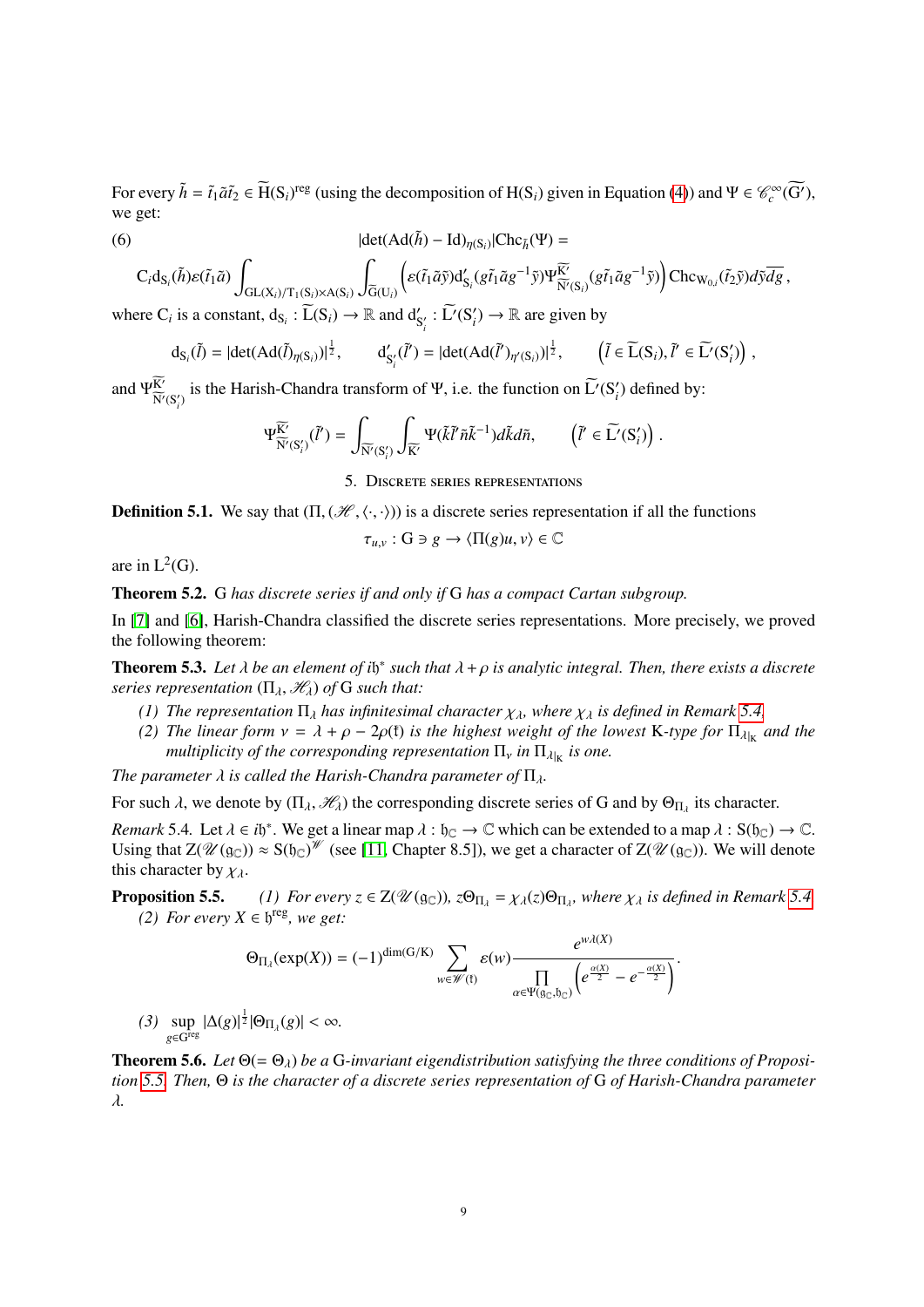6. Results of Annagret Paul

<span id="page-9-0"></span>In this section, we assume that  $(G, G') = (U(p, q), U(r, s))$ . As explained in [\[14,](#page-14-14) Section 1.2], the nature of the double cover of G is isomorphic to of the double cover of G is isomorphic to

$$
\{(g,\xi)\in G\times\mathbb{C}^*,\xi^2=\det^{r-s}(g)\}.
$$

We first recall a result of J.S. Li.

### **Theorem 6.1.** [\[12,](#page-14-15) Proposition 2.4]

*Assume that p* + *q*  $\leq$  *r* + *s* and  $\Pi$  *be a discrete series of*  $\mathcal{R}(\widetilde{G}, \omega)$ *. Then,*  $\Pi$  *can be embedded as a*  $subrepresentation$  of  $\omega$  (and  $\Pi'_1$  $\mathcal{L}_1' = \Pi'$  *is also a subrepresentation of ω*).

From now on, we fix  $(p, q)$  and let  $(r, s)$  vary under the condition  $p + q = r + s$ .

Theorem 6.2. [\[14,](#page-14-14) Theorem 0.1] *and* [\[15,](#page-14-16) Theorem 2.7]

- *(1)* For every discrete series representation  $\Pi$  of  $\overline{U}(p,q)$ , there exists a unique  $(r, s)$  such that  $p + q =$  $r = s$  and  $\theta_{r,s}(\Pi) \neq 0$ .
- (2) The corresponding representation  $\Pi_1'$  $\tilde{H}_1 = \Pi'$  is a discrete series representation of  $\tilde{U}(r, s)$ .<br>*Pr* of  $\Pi$
- <span id="page-9-2"></span>*(3) If* λ *is the Harish-Chandra parameter of* <sup>Π</sup>

$$
\lambda = \lambda_{a,b} = (\alpha_1, \ldots, \alpha_a, \beta_1, \ldots, \beta_{p-a}, \gamma_1, \ldots, \gamma_b, \delta_1, \ldots, \delta_{q-b}),
$$

*with*  $\alpha_i, \beta_j, \gamma_k, \delta_l \in \mathbb{Z} + \frac{1}{2}$ <br> $\delta_i > \delta_j$ , then (r , β*j*  $\frac{1}{2}$  such that  $\alpha_1 > \ldots > \alpha_a > 0 > \beta_1 > \ldots > \beta_{p-a}$  and  $\gamma_1 > \ldots > \gamma_b > 0 >$ <br> $\alpha_{p-a} > \alpha_{p-a} > 0$  and the corresponding Harish-Chandra  $\delta_1 > \ldots > \delta_{q-b}$ , then  $(r_{\Pi}, s_{\Pi}) = (a + q - b, b + p - a)$  and the corresponding Harish-Chandra<br>parameter  $\lambda' = \lambda'$  of  $\theta$  (II) is of the form:  $parameter \lambda' = \lambda'_{\lambda}$  $\int_{a,b}^{\prime}$  *of*  $\theta_{r_{\Pi},s_{\Pi}}(\Pi)$  *is of the form:* 

$$
\lambda'_{a,b} = (\alpha_1,\ldots,\alpha_a,\delta_1,\ldots,\delta_{q-b},\gamma_1,\ldots,\gamma_b,\beta_1,\ldots,\beta_{p-a}).
$$

### 7. Idea of the proof

<span id="page-9-1"></span>Let  $\Pi$  be a discrete series of  $\widetilde{U}(p,q)$  of Harish-Chandra parameter  $\lambda = \lambda_{a,b}$ ,  $0 \le a \le p, 0 \le b \le q$ . Let  $Θ_1'$  $I_{\Pi}' = \text{Chc}^*(\Theta_{\Pi}).$ 

(1) According to Theorems [1.4](#page-1-0) and [3.7,](#page-5-0) there exists a locally integrable function  $\Theta_1'$  $\int_{\Pi}$  on  $\widetilde{G'}$ , analytic on  $\widetilde{G'}^{reg}$ , such that

$$
\Theta'_{\Pi}(\Psi) = \int_{\widetilde{\Theta}'} \Theta'_{\Pi}(\widetilde{g}') \Psi(\widetilde{g}') d\widetilde{g}', \qquad \left(\Psi \in \mathcal{C}_c^\infty(\widetilde{\Theta'})\right)
$$

(2) We prove that there exists  $\sigma_{a,b} \in \mathcal{S}_{p+q}$  such that for every  $X \in \mathfrak{h}^{\text{reg}}$ ,

$$
\Delta_{\Psi'}(X)\Theta'_{\Pi}(\widetilde{\exp}(X))=C\sum_{w\in\mathscr{S}_r\times\mathscr{S}_s}\varepsilon(\sigma)e^{w(\sigma_{a,b}\lambda)(X)},
$$

where C is a real number.

- (3) We prove that  $\sup |\Delta_{\Psi'}(\tilde{g}')||\Theta'_{\Pi}$  $\tilde{g}' \in \widetilde{G'}^{reg}$  $\int_{\Pi}^{\prime}(\tilde{g}')| < \infty.$
- (4) Using [\[2,](#page-14-11) Theorem 1.4], we get  $z \in Z(\mathcal{U}(\mathfrak{gl}(p+q,\mathbb{C}))) = Z(\mathcal{U}(\mathfrak{g}_{\mathbb{C}})) = Z(\mathcal{U}(\mathfrak{g}_{\mathbb{C}}'))$ , we get

$$
z\Theta_{\Pi}' = z\text{Chc}^*(\Theta_{\Pi}) = \text{Chc}^*(z\Theta_{\Pi}).
$$

Because  $\Pi$  is a discrete series, we get:

$$
Chc^*(z\Theta_{\Pi}) = Chc^*(\chi_{\lambda}(z)\Theta_{\Pi}) = \chi_{\lambda}(z)Chc^*(\Theta_{\Pi}),
$$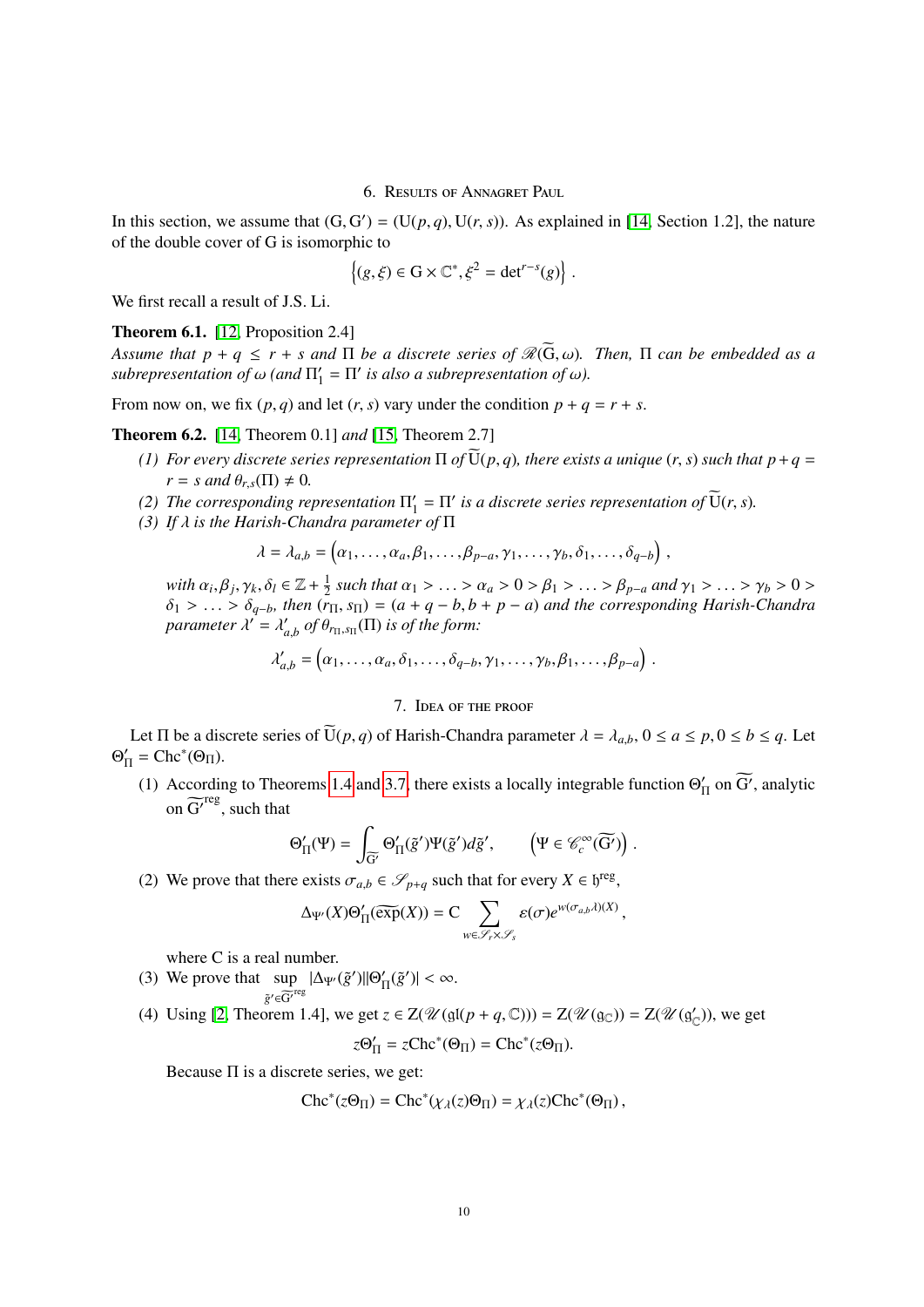and because  $Spec(Z(\mathcal{U}(g'_{\mathbb{C}}))) = \frac{b'}{\mathcal{S}_{r+s}}$ , it follows that  $\chi_{\lambda} = \chi_{\sigma_{a,b}\lambda}$  and then,

$$
z\Theta_{\Pi}' = \chi_{\sigma_{a,b}\lambda}(z)\Theta_{\Pi}', \qquad \left(z \in Z(\mathscr{U}(\mathfrak{g}'_{\mathbb{C}}))\right).
$$

In particular, it follows that  $\Theta'$  $\prod_{n=1}^{n}$  is the character of a discrete series representation of U(*r*, *s*) of Harish-Chandra parameter  $\sigma_{a,b}\lambda$ .

(5) We prove that  $\Theta'_{I}$  $V_{\Pi} = \Theta_{\Pi'}$ . Using [\[11,](#page-14-13) Theorem 9.20], it follows that two discrete series representation are equivalent if and only if the corresponding Harish-Chandra parameters are conjugated under the compact Weyl group. In particular, using Theorem [6.2,](#page-9-2) we prove that  $\lambda'$  $a'_{a,b}$  and  $\sigma_{a,b}(\lambda_{a,b})$ are conjugated under  $\mathcal{S}_r \times \mathcal{S}_s$ . In particular,

$$
\text{Chc}^*(\Theta_{\Pi})=\Theta_{\Pi'}=\Theta_{\Pi_1'}\;.
$$

### 8. A current project

<span id="page-10-0"></span>Assume that  $(G, G')$  is such that  $rk(G) \leq rk(G')$  and let  $(\Pi, \mathcal{H}_{\Pi})$  be a discrete series representation  $\Pi$  of  $\widetilde{G}$ . As in Theorem 5.3, let *y* the minimal  $\widetilde{K}$  type of  $\Pi$  and let  $(\Pi, \mathcal{H})$  be the correspond G. As in Theorem [5.3,](#page-8-3) let v the minimal  $\overline{K}$ -type of  $\Pi$  and let  $(\Pi_{\nu}, \mathcal{H}_{\nu})$  be the corresponding irreducible  $\widetilde{K}$ -modules.

**Theorem 8.1.** Let  $d_{\Pi}$  be the formal degree of  $\Pi$  (see [\[11,](#page-14-13) Chapter 9.3]). The operator  $\omega(d_{\Pi}\overline{\Theta_{\Pi}})$  is *well-defined and its a projection operator onto the* Π-*isotypic component*  $\mathcal{H}(\Pi)$ *, where* 

$$
\mathscr{H}(\Pi) = \left\{ T(\mathscr{H}_{\Pi}), T \in \text{Hom}_{\widetilde{G}}(\mathscr{H}_{\Pi}, \mathscr{H}) \right\}.
$$

*Proof.* See [\[13,](#page-14-0) Section 7].

We denote by  $\mathcal{P}_{\Pi}: \mathcal{H} \to \mathcal{H}(\Pi)$  the previous operator. As a  $\widetilde{G} \times \widetilde{G}'$ -module, we have  $\mathcal{H}(\Pi) = \Pi \otimes \Pi'$ . As a  $\widetilde{K}$ -module, we get  $\Pi_{|\widetilde{K}} = \Pi_{\nu} \oplus \left( \sum_{\xi \neq \nu} m_{\xi} \Pi_{\xi} \right)$  $\sqrt{\xi\neq}v$ ! , where  $\Pi_{\xi}$  is the irreducible K-module of highest weight ξ. In particular, as a  $\overline{K} \times \overline{G'}$ , the Π-isotypic component  $\mathcal{H}(\Pi)$  can be decomposed as

$$
\mathscr{H}(\Pi) = \Pi_{\nu} \otimes \Pi' \oplus \left( \sum_{\xi \neq \nu} \Pi_{\xi} \otimes \Pi' \right).
$$

We denote by  $\mathcal{H}(\Pi)(v)$  the *v*-isotypic component in  $\mathcal{H}(\Pi)$  and by  $\mathcal{P}_{v}^{\Pi}$ :  $\mathcal{H}(\Pi) \rightarrow \mathcal{H}(\Pi)(v)$  the corresponding projection operator. In particular  $\mathcal{P}_{v}^{\Pi} = \Pi(d, \Omega)$ , where  $\Omega$  is the character corresponding projection operator. In particular,  $\mathcal{P}_{\nu}^{\Pi} = \Pi(d_{\nu}\overline{\Theta_{\nu}})$ , where  $\Theta_{\nu}$  is the character of  $\Pi_{\nu}$  and  $d_{\nu}$ <br>the dimension of  $\mathcal{H}$ . In particular, see  $\widetilde{K} \times \widetilde{C}$  module,  $\mathcal{H}(\$ the dimension of  $\mathcal{H}_v$ . In particular, as a  $\widetilde{K} \times \widetilde{G}'$ -module,  $\mathcal{H}(\Pi)(v) = \Pi_v \otimes \Pi'$ .<br>Let  $\mathcal{P} = \mathcal{P}^{\Pi} \circ \mathcal{P}_{\Pi} : \mathcal{H} \to \mathcal{H}(\Pi) \to \mathcal{H}(\Pi)(v)$ . One can easily check that: Let  $\mathcal{P} = \mathcal{P}_v^{\Pi} \circ \mathcal{P}_{\Pi} : \mathcal{H} \to \mathcal{H}(\Pi) \to \mathcal{H}(\Pi)(v)$ . One can easily check that:

$$
\mathscr{P} = \Pi(d_{\nu} \overline{\Theta_{\nu}}) \circ \omega(d_{\Pi} \overline{\Theta_{\Pi}}) = \omega(d_{\nu} \overline{\Theta_{\nu}}) \circ \omega(d_{\Pi} \overline{\Theta_{\Pi}}).
$$

In particular, for every  $\Psi \in \mathcal{C}_c^{\infty}(\widetilde{G'})$ , we get:

$$
\Theta_{\Pi'}(\Psi) = \text{tr}(\Pi'(\Psi)) = \frac{1}{d_{\nu}} \text{tr}(\text{Id}_{\mathcal{H}_{\nu}} \otimes \Pi'(\Psi)) = \frac{1}{d_{\nu}} \text{tr}(\mathcal{P} \circ \omega(\Psi))
$$
\n
$$
= d_{\Pi} \text{tr} \int_{\widetilde{K}} \int_{\widetilde{G}} \int_{\widetilde{G'}} \overline{\Theta_{\nu}(\widetilde{k})} \overline{\Theta_{\Pi}(\widetilde{g})} \omega(\widetilde{k}\widetilde{g}\widetilde{g}') \Psi(\widetilde{g}') d\widetilde{g}' d\widetilde{g} d\widetilde{k}
$$
\n
$$
= \sum_{i=1}^{n} \frac{1}{|\mathcal{W}(H_{i})|} \int_{\widetilde{H}_{i}} \overline{\Theta_{\Pi}(\widetilde{h}_{i})} |\text{det}(\text{Id} - \text{Ad}(\widetilde{h}_{i})^{-1})_{g/b_{i}}| \left( \int_{\widetilde{K}} \int_{\widetilde{G}/\widetilde{H}_{i}} \int_{\widetilde{G'}} \overline{\Theta_{\nu}(\widetilde{k})} \omega(\widetilde{k}\widetilde{g}\widetilde{h}_{i}\widetilde{g}^{-1}\widetilde{g}') \Psi(\widetilde{g}') d\widetilde{g}' d\widetilde{g}\widetilde{H}_{i} d\widetilde{k} \right) d\widetilde{h}_{i},
$$

 $\Box$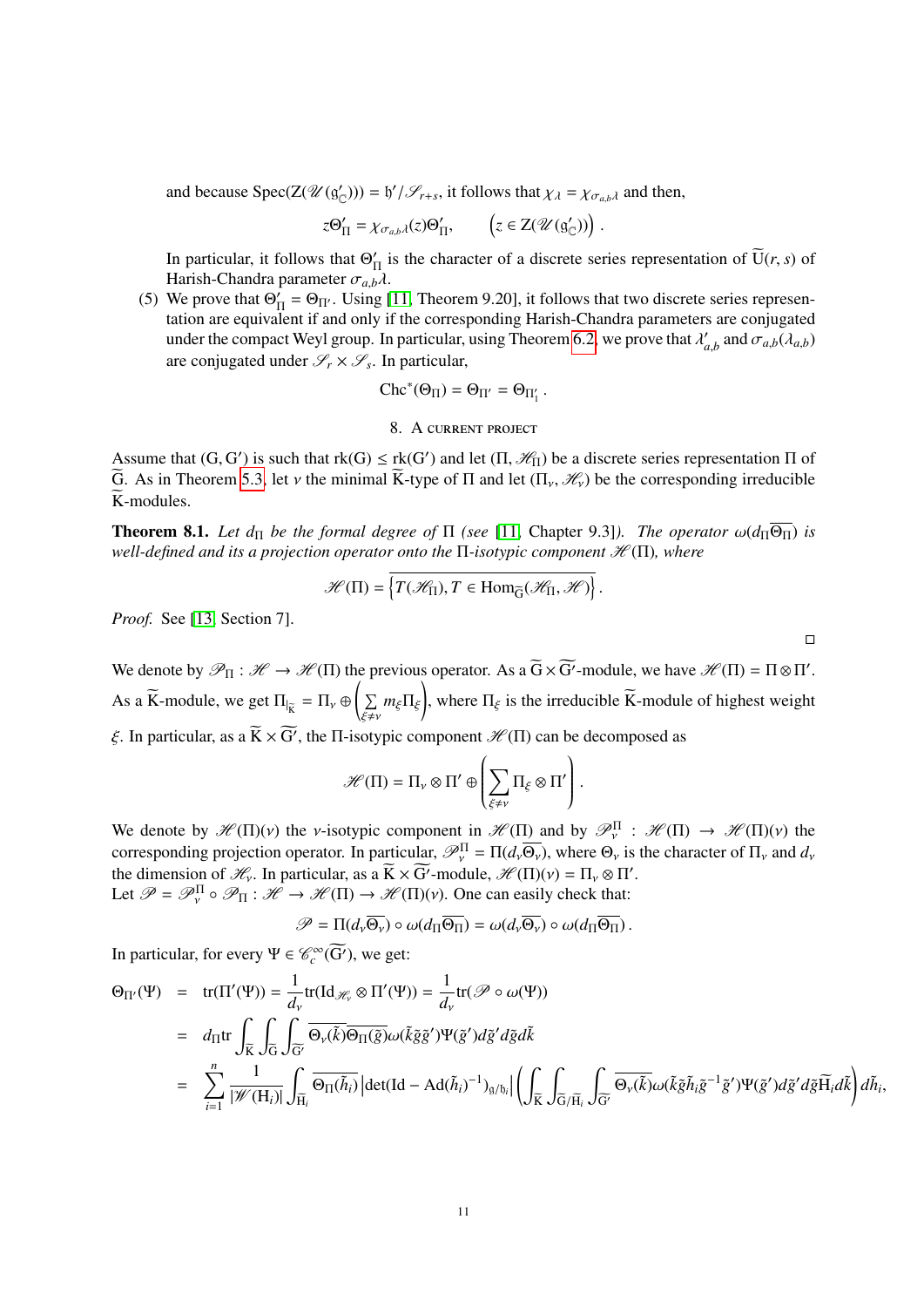where  $H_1, \ldots, H_n$  is a maximal set of Cartan subgroups of G.

In particular, if  $(G, G') = (U(p, q), U(r, s)), p + q = r + s$ , we get the following equality:

$$
\sum_{i=0}^p\frac{1}{|\mathscr{W}(\mathbf{H}_i)|}\int_{\widetilde{\mathbf{H}}_i}\overline{\Theta_{\Pi}(\tilde{h}_i)}\left|\det(\mathrm{Id}-\mathrm{Ad}(\tilde{h}_i)^{-1})_{\mathfrak{g}/\mathfrak{h}_i}\right|\mathrm{Chc}_{\tilde{h}_i}(\Psi)d\tilde{h}_i=\\ \sum_{i=0}^p\frac{1}{|\mathscr{W}(\mathbf{H}_i)|}\int_{\widetilde{\mathbf{H}}_i}\overline{\Theta_{\Pi}(\tilde{h}_i)}\left|\det(\mathrm{Id}-\mathrm{Ad}(\tilde{h}_i)^{-1})_{\mathfrak{g}/\mathfrak{h}_i}\right|\left(\int_{\widetilde{K}}\int_{\widetilde{\mathbf{G}}/\widetilde{\mathbf{H}}_i}\int_{\widetilde{\mathbf{G}}'}\overline{\Theta_{\nu}(\tilde{k})}\omega(\tilde{k}\tilde{g}\tilde{h}_i\tilde{g}^{-1}\tilde{g}')\Psi(\tilde{g}')d\tilde{g}'d\tilde{g}\widetilde{\mathbf{H}}_i d\tilde{k}\right)d\tilde{h}_i.
$$

Appendix A. Construction of Chc<sup>∗</sup>

<span id="page-11-0"></span>For every  $\Psi \in \mathcal{C}_c^{\infty}(G)$ , we define the orbital integral  $J_G(\Psi)$  of G as follow: let  $\gamma \in G^{\text{reg}}$  and  $H(\gamma)$  be the unique Cartan subgroup of Car(G) containing  $\gamma$  the value of  $L_G(\Psi)$  at  $\gamma$  is given by unique Cartan subgroup of Car(G) containing  $\gamma$ , the value of J<sub>G</sub>(Ψ) at  $\gamma$  is given by

$$
J_G(\Psi)(\gamma) = |\det(\mathrm{Id} - \mathrm{Ad}(\gamma)^{-1})_{g/\mathfrak{h}(\gamma)}|^{\frac{1}{2}} \int_{G/H(\gamma)} \Psi(g\gamma g^{-1}) \overline{dg}.
$$

One can easily check that  $J_G \in \mathscr{C}^{\infty}(G^{reg})^G$ .

The construction of Chc<sup>\*</sup> is mainly based on Bouaziz's paper [\[3\]](#page-14-17), who gave a parametrization of the set of orbital integrals inside  $\mathscr{C}^{\infty}(\mathbf{G}^{\text{reg}})^{\text{G}}$ .

**Definition A.1.** (1) A subset  $\Omega$  of G is said completely invariant if for any compact subset *C* of  $\Omega$ , then

$$
\overline{\{gCg^{-1}, g\in G\}}\subset\Omega.
$$

 ${gCg^{-1}, g ∈ G} ⊂ Ω$ .<br>(2) Let *W* be a subspace of G. We say that *W* is compact modulo G if *W* is closed, G-invariant and such that  $\mathcal{U} \cap H$  is compact for every  $H \in \text{Car}(G)$ .

<span id="page-11-1"></span>Lemma A.2. Let  $\mathcal U$  be a completely G-invariant subspace of g. There exists a sequences of open and *completely* G-invariant subspaces  $\{ \mathscr{U}_n \}_{n \in \mathbb{Z}^+}$  covering  $\mathscr U$  such that for every  $n \in \mathbb{Z}^+$ ,  $\overline{\mathscr U}_n$  is compact *modulo* G *and included in*  $\mathcal{U}_{n+1}$ *.* 

For  $\mathfrak{h} \in \text{Car}(\mathfrak{g})$ , we denote  $\Delta = \Delta(\mathfrak{g}_{\mathbb{C}}, \mathfrak{h}_{\mathbb{C}})$  the set of roots of  $(\mathfrak{g}, \mathfrak{h})$  and by  $\Delta_I = \Delta_I(\mathfrak{g}_{\mathbb{C}}, \mathfrak{h}_{\mathbb{C}})$  the set of imaginary roots, i.e.  $\Delta_I = \{ \alpha \in \Delta, \alpha_{\vert_b} \in i\mathbb{R} \}$ . Let  $\Psi_I$  be a set of positive roots of  $\Delta_I$ . For every  $\alpha \in \Psi_I$ , we denote by  $\epsilon = \alpha_{\alpha} \in \mathbb{R} \setminus \{ \alpha_{\alpha}, \alpha_{\alpha}\} \oplus \{ \alpha_{\alpha}, \alpha_{\alpha}\}$  the three dimensional Lie s denote by  $s_\alpha = g_{\alpha,\mathbb{C}} \oplus [g_{\alpha,\mathbb{C}}, g_{-\alpha,\mathbb{C}}] \oplus g_{-\alpha,\mathbb{C}}$  the three dimensional Lie subalgebras of g $\infty$ .

**Definition A.3.** We say that  $\alpha$  is compact (resp. non-compact) if  $s_{\alpha} \cap g$  is isomorphic to  $\mathfrak{su}(2)$  (resp.  $\mathfrak{sl}(2,\mathbb{R})$ ).

We denote by H<sub>I</sub> the subset of H defined by H<sub>I</sub> =  $\{h \in H, h^{\alpha} \neq 1, \alpha \in \Delta_I \}$  non compact).

Let  $\mathcal U$  be an open and completely G-invariant subspace of G. We denote by  $I(\mathcal U)$  the subspace of functions  $\Psi \in \mathscr{C}^{\infty}(\mathscr{U}^{\text{reg}})^G$  satisfying the following four conditions:

(1) If  $H \in \text{Car}(G)$  and every compact K of  $H \cap \mathcal{U}$ ,

$$
\sup_{h\in K\cap\mathscr{U}^{\text{reg}}}|\partial(u)\Psi_H(h)|<\infty,
$$

for every  $u \in S(f_{\mathbb{C}})$ , where  $\Psi_H$  is the restriction of  $\Psi$  to  $H \cap \mathscr{U}^{\text{reg}}$  and  $\partial(u)$  is the differential operator on H corresponding to *u*.

(2) If H  $\in$  Car(G) and every system of positive roots  $\Psi_I$  of  $\Delta_I$ , the function  $b_{\Psi_I}\Psi_H$  can be extended as a smooth function on  $H_I \cap \mathcal{U}$ , where  $b_{\Psi_I}$  is the function on  $H^{reg}$  given by

$$
b_{\Psi_1}(h) = \prod_{\alpha \in \Psi_1} \frac{1 - h^{-\alpha}}{|1 - h^{-\alpha}|}, \qquad (h \in H^{\text{reg}}).
$$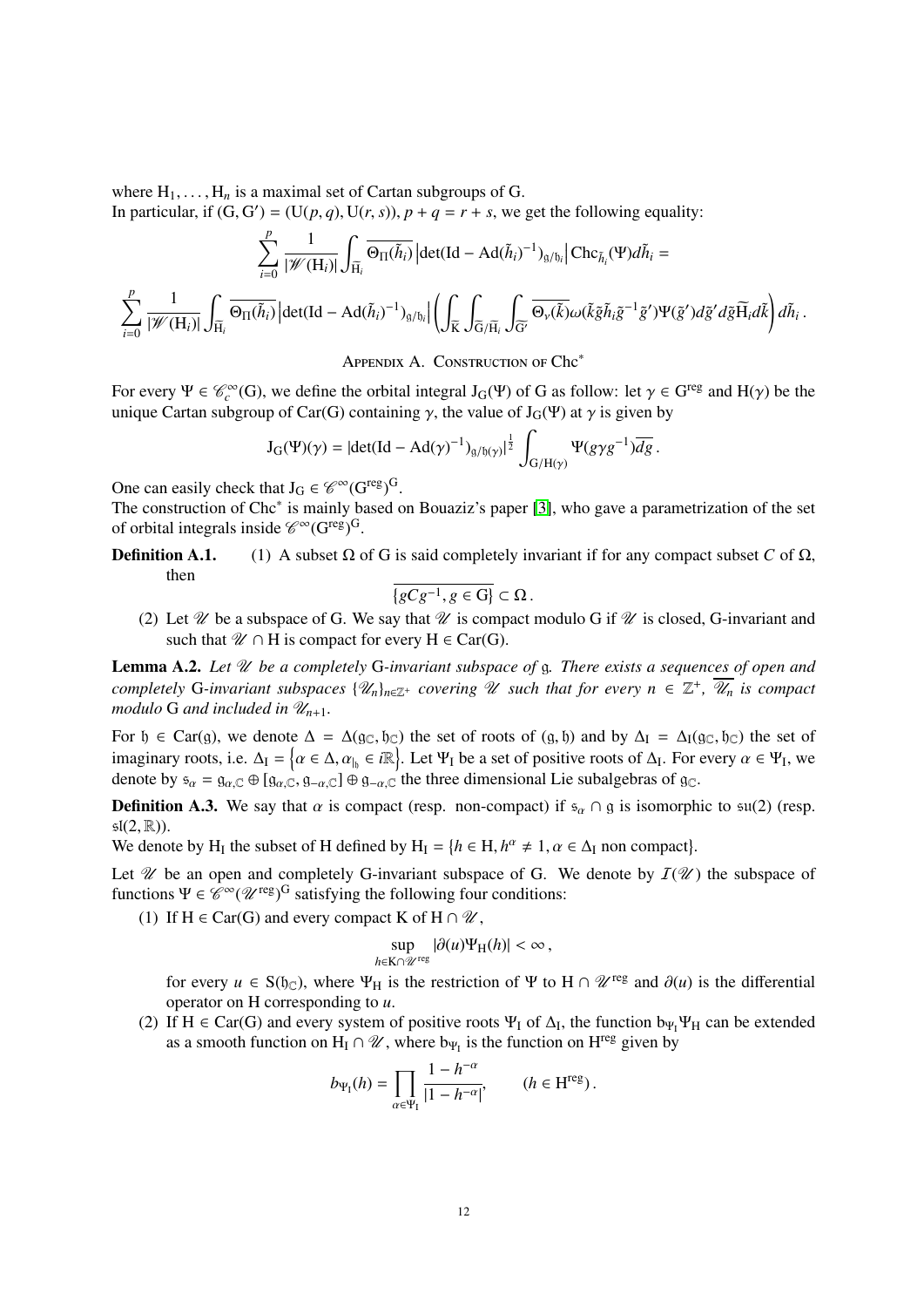(3) For every H  $\in$  Car(G), supp<sub>H</sub>( $\Psi$ <sub>H</sub>) is a compact included in H  $\cap \mathcal{U}$ , where

$$
supp_{H}(\Psi_{H}) = \overline{\{h \in H \cap \mathscr{U}^{\text{reg}}, \Psi_{H}(h) \neq 0\}}^{H}.
$$

(4) For every  $(s, H, \Psi, H', \Psi', \alpha, c_{\alpha})$  as in [\[3,](#page-14-17) Page 580], we get for every  $u \in S(f_{\mathbb{C}})$  that

$$
\lim_{t \to 0^+} \partial(\tau_{\Psi}(u)) b_{\Psi} \Psi_{\text{H}}(\text{sexp}(itH_{\alpha})) - \lim_{t \to 0^-} \partial(\tau_{\Psi}(u)) b_{\Psi} \Psi_{\text{H}}(\text{sexp}(itH_{\alpha}))
$$

$$
= id(s) \partial(\tau_{\Psi'}(c_{\alpha}u)) \Psi_{\text{H}'} b_{\Psi'}(s),
$$

where  $d(s) \in \{1, 2\}$ .

We now define a topology on  $I(\mathcal{U})$ . If  $\mathcal{L} \subseteq \mathcal{U}$  is compact modulo G, we define a topology on  $I(\mathcal{L})$ by using the family of semi-norms

$$
\nu_{H,u}(\Psi)=\sup_{h\in H}|\partial(u)\Psi_H(h)|, \qquad (H\in \text{Car}(G), u\in S({\mathfrak h}_{\mathbb C}), \Psi\in {\mathcal I}({\mathcal L}))\,.
$$

The space  $I(\mathcal{L})$  is a Frechet space. If  $\mathcal{L}, \mathcal{L}'$  are two compact modulo G subsets of  $\mathcal{U}$  such that  $\mathcal{L} \subset \mathcal{L}'$  the space  $I(\mathcal{L})$  is naturally embedded into  $I(\mathcal{L}')$ . In particular, by considering the  $\mathscr{L} \subseteq \mathscr{L}'$ , the space  $I(\mathscr{L})$  is naturally embedded into  $I(\mathscr{L}')$ . In particular, by considering the sequence  ${W_n}_{n \in \mathbb{Z}^+}$  of Lemma [A.2,](#page-11-1) we define a topology on  $I(\mathcal{U})$  by taking the inductive limit of the sequence  $\mathcal{I}(\mathbf{W}_n)_{n \in \mathbb{Z}^+}$ , i.e.

$$
I(\mathscr{U})=\lim_{\substack{\longleftarrow\\n}}I(\mathsf{W}_n).
$$

**Theorem A.4.** *For every*  $\Psi \in \mathcal{C}_c^{\infty}(\mathcal{U})$ ,  $J_{\mathcal{U}}(\Psi) \in I(\mathcal{U})$  and the corresponding map

$$
J_{\mathcal{U}}:\mathscr{C}_c^\infty(\mathcal{U})\to\mathcal{I}(\mathcal{U})
$$

*is continuous and surjective.*

By the continuity of  $J_{\mathcal{U}}$ , we get that the map  $J'_{\mathcal{U}} : I(\mathcal{U})^* \to \mathcal{D}'(\mathcal{U})$  given by

$$
J^t_{\mathcal{U}}(T)(\Psi) = T(J_{\mathcal{U}}\Psi), \qquad (T \in \mathcal{I}(\mathcal{U})^*, \Psi \in \mathcal{C}_c^{\infty}(\mathcal{U})),
$$

where  $I(\mathcal{U})^*$  is the set of continuous linear forms on  $I(\mathcal{U})$ . One can easily check that for every T  $\in$  $I(\mathscr{U})^*$ , the distribution  $J^t_{\mathscr{U}}(T)$  is G-invariant.

Theorem A.5. *The map* J *t*  $\mathcal{U}_\mathscr{U} : I(\mathscr{U})^* \to \mathscr{D}'(\mathscr{U})^G$  is bijective.

We are able to construct Chc<sup>∗</sup>. Let  $(G, G')$  be an irreducible reductive dual pair in Sp(W). We have a man (Equation (2)). map (Equation [\(2\)](#page-5-1)):

<span id="page-12-0"></span>
$$
\widetilde{\text{Chc}}: \mathscr{C}_c^{\infty}(\widetilde{\text{G}'}) \to \mathscr{C}^{\infty}(\widetilde{\text{G}})^{\widetilde{\text{G}}}
$$

**Theorem A.6.** For every  $\Psi \in \mathcal{C}_c^{\infty}(\widetilde{G})$ ,  $\widetilde{Chc}(\Psi) \in \widetilde{I(G)}$ . Moreover, for every  $\Psi \in \mathcal{C}_c^{\infty}(\widetilde{G})$  such that  $J_{\widetilde{C}}(\Psi) = 0$ , then  $\widetilde{C}$ hc( $\Psi$ ) = 0*. In particular, we get a map* 

(7) 
$$
\widetilde{\text{Che}}: \widetilde{I(G')} \to \widetilde{I(G)}
$$

*and the map is continuous.*

By dualizing the map [\(7\)](#page-12-0), we get a map:

$$
\widetilde{\mathrm{Chc}}^t: \widetilde{\mathcal{I}(G)}^* \to \widetilde{\mathcal{I}(G')}^*,
$$

and by using the isomorphisms  $J_{\tilde{G}}^t$  :  $I(\tilde{G})^* \to \mathscr{D}'(\tilde{G})^G$  and  $J_{\tilde{G}}^t$ Chc<sup>\*</sup>:  $\mathscr{D}'(\widetilde{G})^{\widetilde{G}} \to \mathscr{D}'(\widetilde{G}')^{\widetilde{G}'}$  given by  $\frac{t}{\widetilde{G}'}$ :  $I(\widetilde{G'})^* \rightarrow \mathscr{D}'(\widetilde{G'})^{\widetilde{G}'},$  we get a map

$$
\mathrm{Chc}^* = J_{\widetilde{G}'}^t \circ \widetilde{\mathrm{Chc}}^t \circ (J_{\widetilde{G}}^t)^{-1}
$$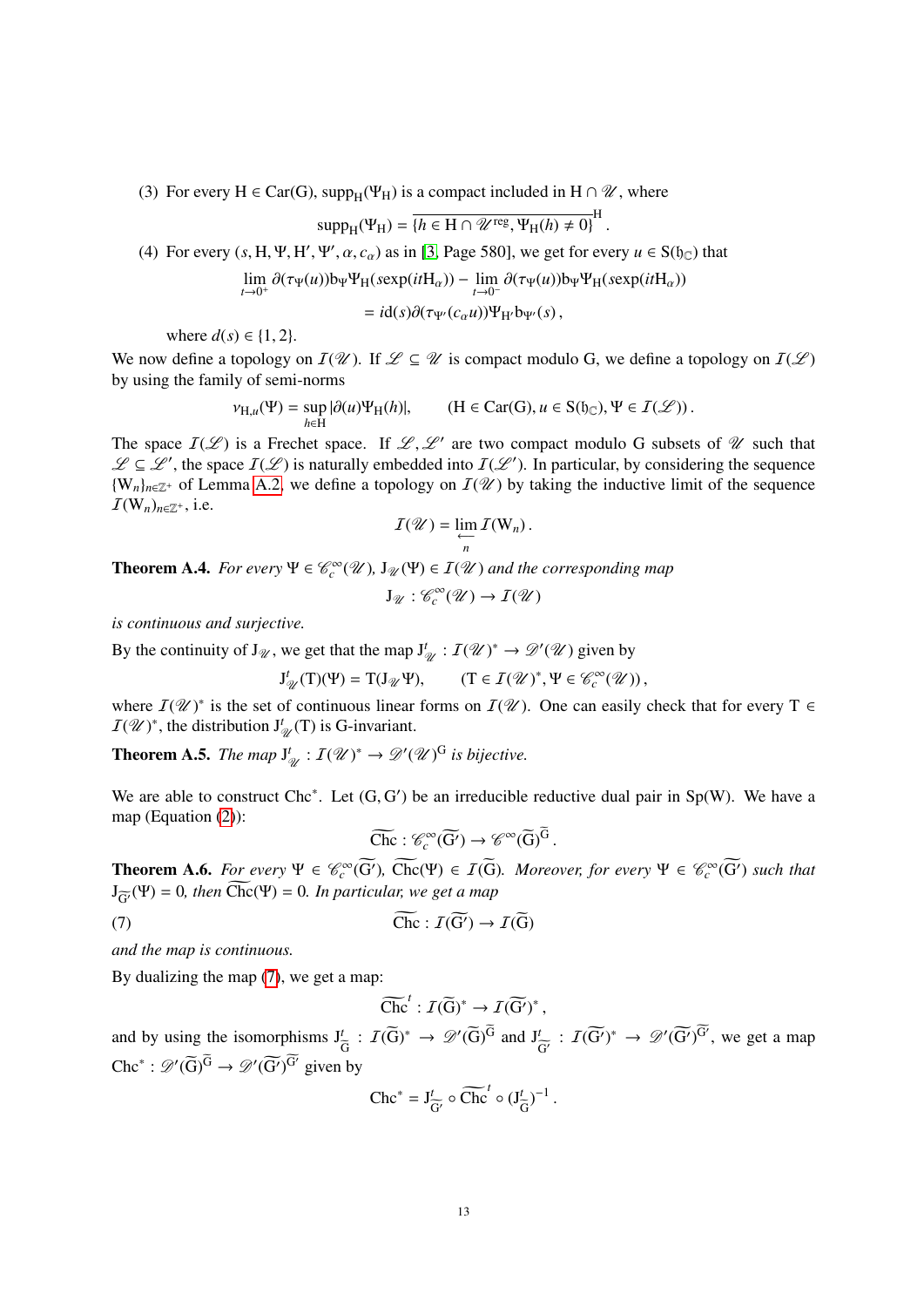Appendix B. Cartan subgroups of unitary groups

<span id="page-13-0"></span>We assume that  $p \leq q$ .

- Number of non-conjugated Cartan subgroups of  $G = U(p, q)$ :  $p + 1$ .
- $K = U(p) \times U(q)$  maximal compact subgroup of G,
- H (diagonal) compact Cartan subgroup of K,
- b, t and g the Lie algebras of H, K and G respectively,  $\mathfrak{h}_{\mathbb{C}}$ ,  $\mathfrak{t}_{\mathbb{C}}$  and  $\mathfrak{g}_{\mathbb{C}}$  their complexifications.
- $\Delta = \Delta(g_C, \mathfrak{h}_C) = \left\{ \pm (e_i e_j), 1 \le i < j \le p + q \right\}$  be the set of roots,
- $\Delta_c := \Delta_c(f_C, f_C) = \left\{ \pm (e_i e_j), 1 \le i < j \le p \right\} \cup \left\{ \pm (e_i e_j), p + 1 \le i < j \le p + q \right\}$  the set of compact roots pact roots,
- $\Delta_n = \Delta \setminus \Delta_c = \{ \pm (e_i e_j), 1 \le i \le p, p + 1 \le j \le p + q \}$  the set of non-compact roots.<br>■  $\Psi$  set of positive roots of  $\Delta \Psi$  and  $\Psi$  the subsets of  $\Psi$  given by  $\Psi = \Delta \cap \Psi$  and  $\Psi$
- Ψ set of positive roots of  $\Delta$ ,  $\Psi_c$  and  $\Psi_n$  the subsets of  $\Psi$  given by  $\Psi_c = \Delta_c \cap \Psi$  and  $\Psi_n = \Delta_n \cap \Psi$ . In particular,

$$
\mathfrak{g}_{\mathbb{C}}=\bigoplus_{\alpha\in\Delta}\mathfrak{g}_{\mathbb{C},\alpha}\,,
$$

where  $g_{\mathbb{C},\alpha} = \{X \in g_{\mathbb{C}}, [H,X] = \alpha(H)X, H \in \mathfrak{h}_{\mathbb{C}}\}.$ 

**Notation B.1.** For every  $\alpha \in \Delta$ , we fix  $X_{\alpha} \in \mathfrak{g}_{\mathbb{C},\alpha}, Y_{\alpha} \in \mathfrak{g}_{\mathbb{C},-\alpha}$  and  $H_{\alpha} \in i\mathfrak{h}$  such that:

$$
[H_{\alpha}, X_{\alpha}] = 2X_{\alpha}, \qquad [H_{\alpha}, Y_{\alpha}] = -2Y_{\alpha}, \qquad [X_{\alpha}, Y_{\alpha}] = H_{\alpha}, \qquad \overline{H_{\alpha}} = -H_{\alpha} = H_{-\alpha},
$$

and such that  $\overline{X_{\alpha}} = -Y_{\alpha}$  if  $\alpha \in \Delta_c$  and  $\overline{X_{\alpha}} = Y_{\alpha}$  if  $\alpha \in \Delta_n$ .

**Definition B.2.** We say that  $\alpha, \beta \in \Delta$  are strongly orthogonal if  $\alpha \neq \pm \beta$  and  $\alpha \pm \beta \notin \Delta$ . We denote by  $\Psi_n^{\text{st}}$  a maximal family of strongly orthogonal roots of  $\Psi$  (i.e. a subset of  $\Psi$  such that every pair a maximal family of strongly orthogonal roots of  $\Psi_n$  (i.e. a subset of  $\Psi_n$  such that every pairs  $\alpha, \beta \in \Psi_n^{\text{st}}$ <br>are strongly orthogonal) are strongly orthogonal).

In particular, for G,

$$
\Psi_n^{\text{st}} = \left\{ e_1 - e_{p+1}, \ldots, e_p - e_{2p} \right\}.
$$

For every  $\alpha \in \Psi_n^{\text{st}}$ , we denote by  $c(\alpha)$  the element of  $GL(p+q, \mathbb{C})$  given by:

$$
c(\alpha) = \exp\left(\frac{i\pi}{4}(Y_{\alpha} - X_{\alpha})\right).
$$

For every subset S of  $\Psi_n^{\text{st}}$ , we denote by *c*(S) the element of GL(*p* + *q*,  $\mathbb{C}$ ) defined by

$$
c(S) = \prod_{\alpha \in S} c(\alpha),
$$

and let

$$
\mathfrak{h}(S) = \mathfrak{g} \cap \mathrm{Ad}(c(S))(\mathfrak{h}_{\mathbb{C}}).
$$

We denote by  $H(S)$  the analytic subgroup of G whose Lie algebra is  $h(S)$ . Then,  $H(S)$  is a Cartan subgroup of G and one can prove that all the Cartan subgroups are of this form (up to conjugation). For every  $S \subseteq \Psi_n^{\text{st}}$ , we will denote by  $H_S$  the subgroup of  $H_C$  given by:

$$
H_S = c(S)^{-1}H(S)c(S).
$$

where  $H_{\mathbb{C}} = \left\{ \text{diag}(\lambda_1, \dots, \lambda_{p+q}), \lambda_i \in \mathbb{C} \right\}.$